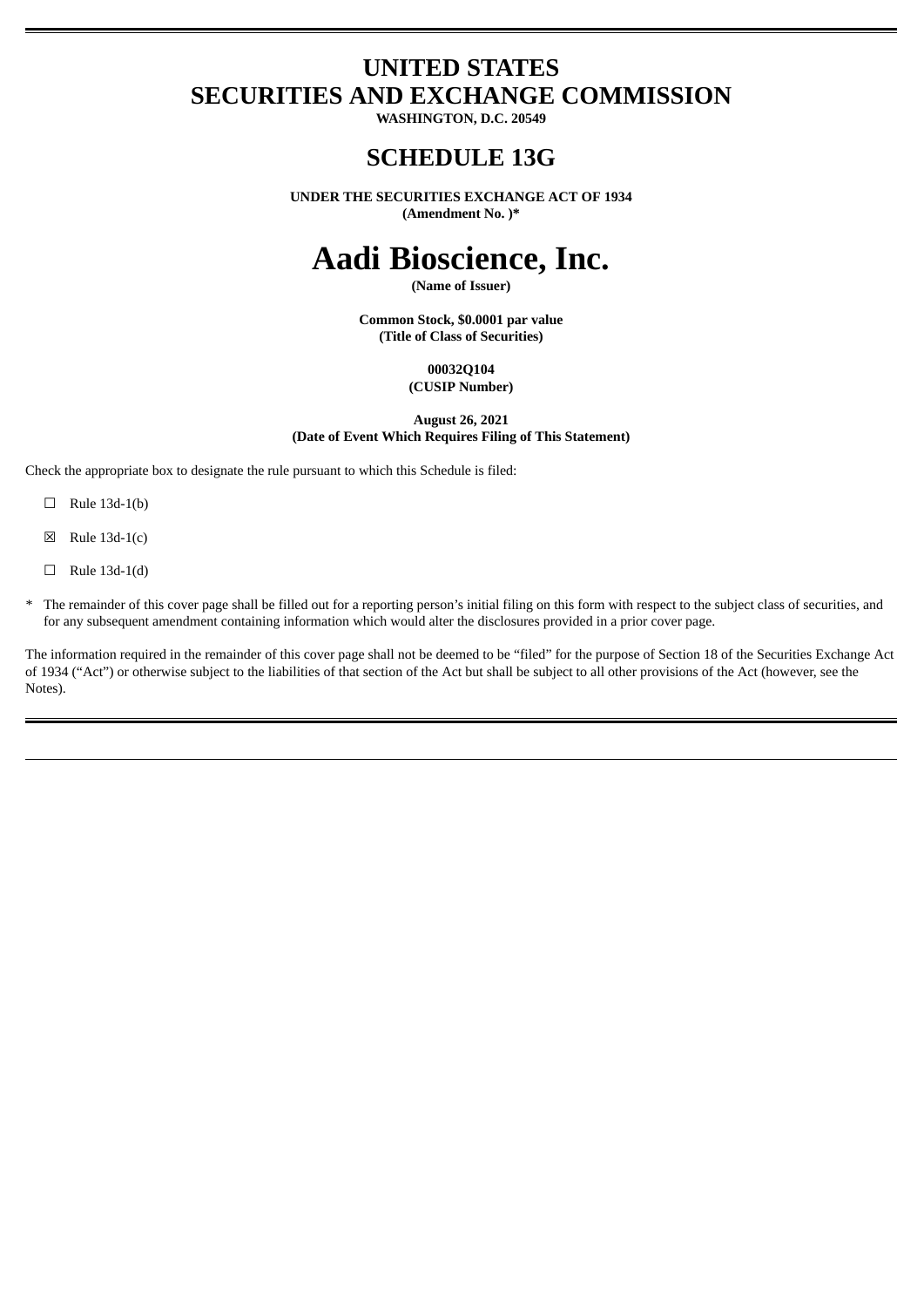### **CUSIP No. 00032Q104** Page 2 of 17

| 1.  |                                                                                            | Name of reporting persons                                    |                                                                     |  |  |  |  |
|-----|--------------------------------------------------------------------------------------------|--------------------------------------------------------------|---------------------------------------------------------------------|--|--|--|--|
|     | Venrock Healthcare Capital Partners II, L.P.                                               |                                                              |                                                                     |  |  |  |  |
| 2.  |                                                                                            |                                                              | Check the Appropriate Box if a Member of a Group (See Instructions) |  |  |  |  |
|     | (a) $\boxtimes^1$ (b) $\square$                                                            |                                                              |                                                                     |  |  |  |  |
|     |                                                                                            |                                                              |                                                                     |  |  |  |  |
| 3.  | <b>SEC USE ONLY</b>                                                                        |                                                              |                                                                     |  |  |  |  |
| 4.  |                                                                                            |                                                              | Citizenship or Place of Organization                                |  |  |  |  |
|     | Delaware                                                                                   |                                                              |                                                                     |  |  |  |  |
|     |                                                                                            | 5.                                                           | <b>Sole Voting Power</b>                                            |  |  |  |  |
|     | Number of                                                                                  |                                                              | $\mathbf{0}$                                                        |  |  |  |  |
|     | <b>Shares</b>                                                                              | 6.                                                           | <b>Shared Voting Power</b>                                          |  |  |  |  |
|     | Beneficially                                                                               |                                                              | 1,529,402 <sup>2</sup>                                              |  |  |  |  |
|     | Owned by<br>Each                                                                           | 7.                                                           | Sole Dispositive Power                                              |  |  |  |  |
|     | Reporting                                                                                  |                                                              |                                                                     |  |  |  |  |
|     | Person                                                                                     |                                                              | $\bf{0}$                                                            |  |  |  |  |
|     | With:                                                                                      | 8.                                                           | <b>Shared Dispositive Power</b>                                     |  |  |  |  |
|     |                                                                                            |                                                              | 1,529,402 <sup>2</sup>                                              |  |  |  |  |
| 9.  |                                                                                            | Aggregate Amount Beneficially Owned by Each Reporting Person |                                                                     |  |  |  |  |
|     |                                                                                            |                                                              |                                                                     |  |  |  |  |
|     | 1,529,402 <sup>2</sup>                                                                     |                                                              |                                                                     |  |  |  |  |
| 10. | Check if the Aggregate Amount in Row (9) Excludes Certain Shares (See Instructions) $\Box$ |                                                              |                                                                     |  |  |  |  |
| 11. | Percent of Class Represented by Amount in Row (9)                                          |                                                              |                                                                     |  |  |  |  |
|     | $7.3\%$ <sup>3</sup>                                                                       |                                                              |                                                                     |  |  |  |  |
| 12. |                                                                                            |                                                              | Type of Reporting Person (See Instructions)                         |  |  |  |  |
|     | PN                                                                                         |                                                              |                                                                     |  |  |  |  |

- 1 Venrock Healthcare Capital Partners II, L.P., VHCP Co-Investment Holdings II, LLC, Venrock Healthcare Capital Partners III, L.P., VHCP Co-Investment Holdings III, LLC, Venrock Healthcare Capital Partners EG, L.P., VHCP Management II, LLC, VHCP Management III, LLC, VHCP Management EG, LLC, Nimish Shah and Bong Koh are members of a group for the purposes of this Schedule 13G.
- 2 Consists of (i) 246,692 shares held by Venrock Healthcare Capital Partners II, L.P., (ii) 100,023 shares held by VHCP Co-Investment Holdings II, LLC, (iii) 533,456 shares held by Venrock Healthcare Capital Partners III, L.P., (iv) 53,376 shares held by VHCP Co-Investment Holdings III, LLC and (v) 595,855 shares held by Venrock Healthcare Capital Partners EG, L.P.
- 3 This percentage is calculated based upon 20,894,029 shares of the Issuer's Common Stock outstanding as of November 5, 2021, as reported in the Issuer's Quarterly Report on Form 10-Q filed with the Securities and Exchange Commission on November 10, 2021.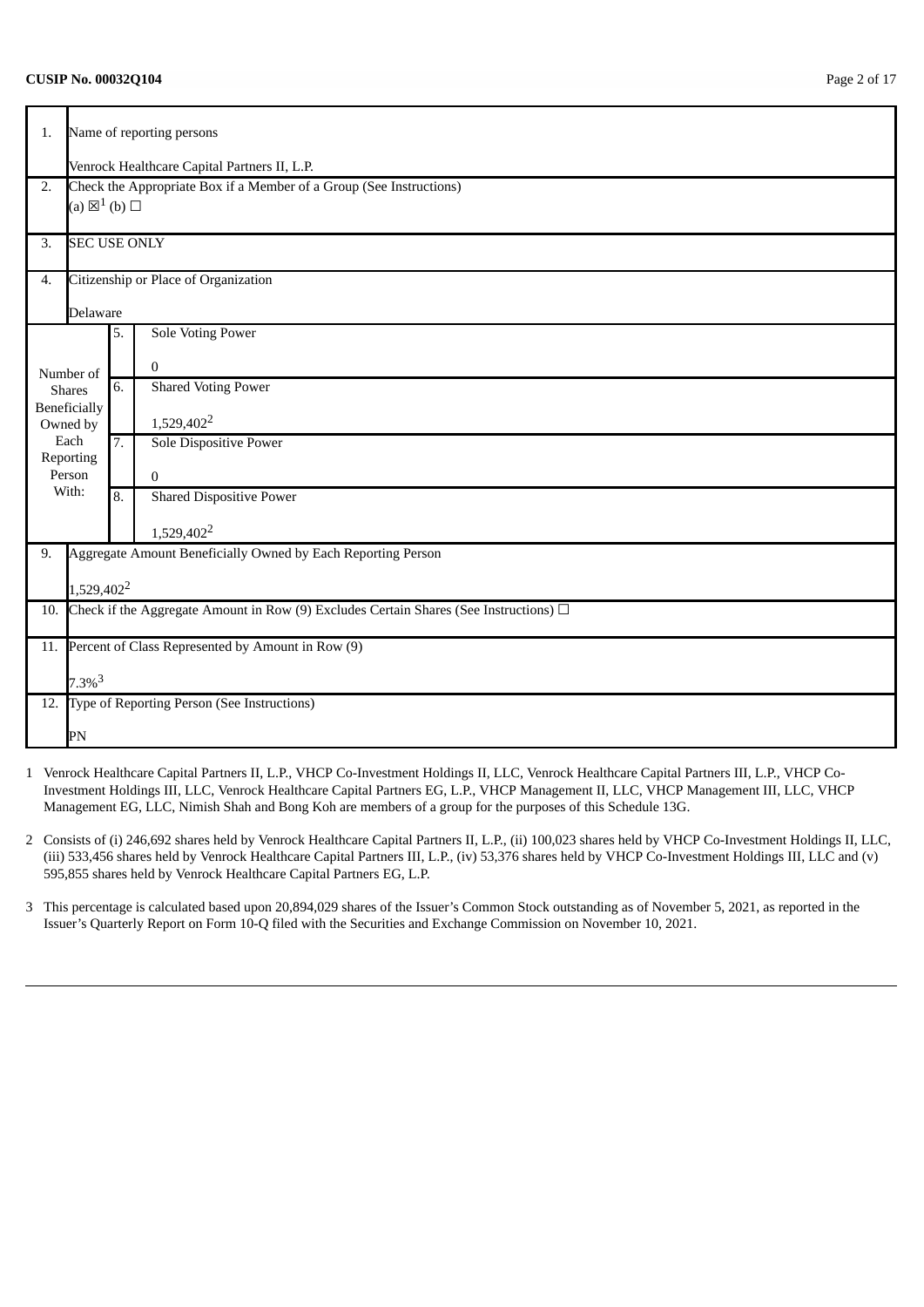### **CUSIP No. 00032Q104** Page 3 of 17

| 1.  |                                                                                            | Name of reporting persons |                                                                     |  |  |  |
|-----|--------------------------------------------------------------------------------------------|---------------------------|---------------------------------------------------------------------|--|--|--|
|     | VHCP Co-Investment Holdings II, LLC                                                        |                           |                                                                     |  |  |  |
| 2.  |                                                                                            |                           | Check the Appropriate Box if a Member of a Group (See Instructions) |  |  |  |
|     | (a) $\boxtimes^1$ (b) $\square$                                                            |                           |                                                                     |  |  |  |
|     |                                                                                            |                           |                                                                     |  |  |  |
| 3.  | <b>SEC USE ONLY</b>                                                                        |                           |                                                                     |  |  |  |
| 4.  |                                                                                            |                           | Citizenship or Place of Organization                                |  |  |  |
|     | Delaware                                                                                   |                           |                                                                     |  |  |  |
|     |                                                                                            | 5.                        | <b>Sole Voting Power</b>                                            |  |  |  |
|     | Number of                                                                                  |                           | $\mathbf{0}$                                                        |  |  |  |
|     | <b>Shares</b>                                                                              | 6.                        | <b>Shared Voting Power</b>                                          |  |  |  |
|     | <b>Beneficially</b>                                                                        |                           | 1,529,402 <sup>2</sup>                                              |  |  |  |
|     | Owned by<br>Each                                                                           | 7.                        | Sole Dispositive Power                                              |  |  |  |
|     | Reporting                                                                                  |                           |                                                                     |  |  |  |
|     | Person                                                                                     |                           | $\bf{0}$                                                            |  |  |  |
|     | With:                                                                                      | 8.                        | <b>Shared Dispositive Power</b>                                     |  |  |  |
|     |                                                                                            |                           | 1,529,402 <sup>2</sup>                                              |  |  |  |
| 9.  |                                                                                            |                           | Aggregate Amount Beneficially Owned by Each Reporting Person        |  |  |  |
|     |                                                                                            |                           |                                                                     |  |  |  |
|     | 1,529,402 <sup>2</sup>                                                                     |                           |                                                                     |  |  |  |
| 10. | Check if the Aggregate Amount in Row (9) Excludes Certain Shares (See Instructions) $\Box$ |                           |                                                                     |  |  |  |
| 11. | Percent of Class Represented by Amount in Row (9)                                          |                           |                                                                     |  |  |  |
|     | $7.3\%$ <sup>3</sup>                                                                       |                           |                                                                     |  |  |  |
|     |                                                                                            |                           | 12. Type of Reporting Person (See Instructions)                     |  |  |  |
|     | OO                                                                                         |                           |                                                                     |  |  |  |

- 1 Venrock Healthcare Capital Partners II, L.P., VHCP Co-Investment Holdings II, LLC, Venrock Healthcare Capital Partners III, L.P., VHCP Co-Investment Holdings III, LLC, Venrock Healthcare Capital Partners EG, L.P., VHCP Management II, LLC, VHCP Management III, LLC, VHCP Management EG, LLC, Nimish Shah and Bong Koh are members of a group for the purposes of this Schedule 13G.
- 2 Consists of (i) 246,692 shares held by Venrock Healthcare Capital Partners II, L.P., (ii) 100,023 shares held by VHCP Co-Investment Holdings II, LLC, (iii) 533,456 shares held by Venrock Healthcare Capital Partners III, L.P., (iv) 53,376 shares held by VHCP Co-Investment Holdings III, LLC and (v) 595,855 shares held by Venrock Healthcare Capital Partners EG, L.P.
- 3 This percentage is calculated based upon 20,894,029 shares of the Issuer's Common Stock outstanding as of November 5, 2021, as reported in the Issuer's Quarterly Report on Form 10-Q filed with the Securities and Exchange Commission on November 10, 2021.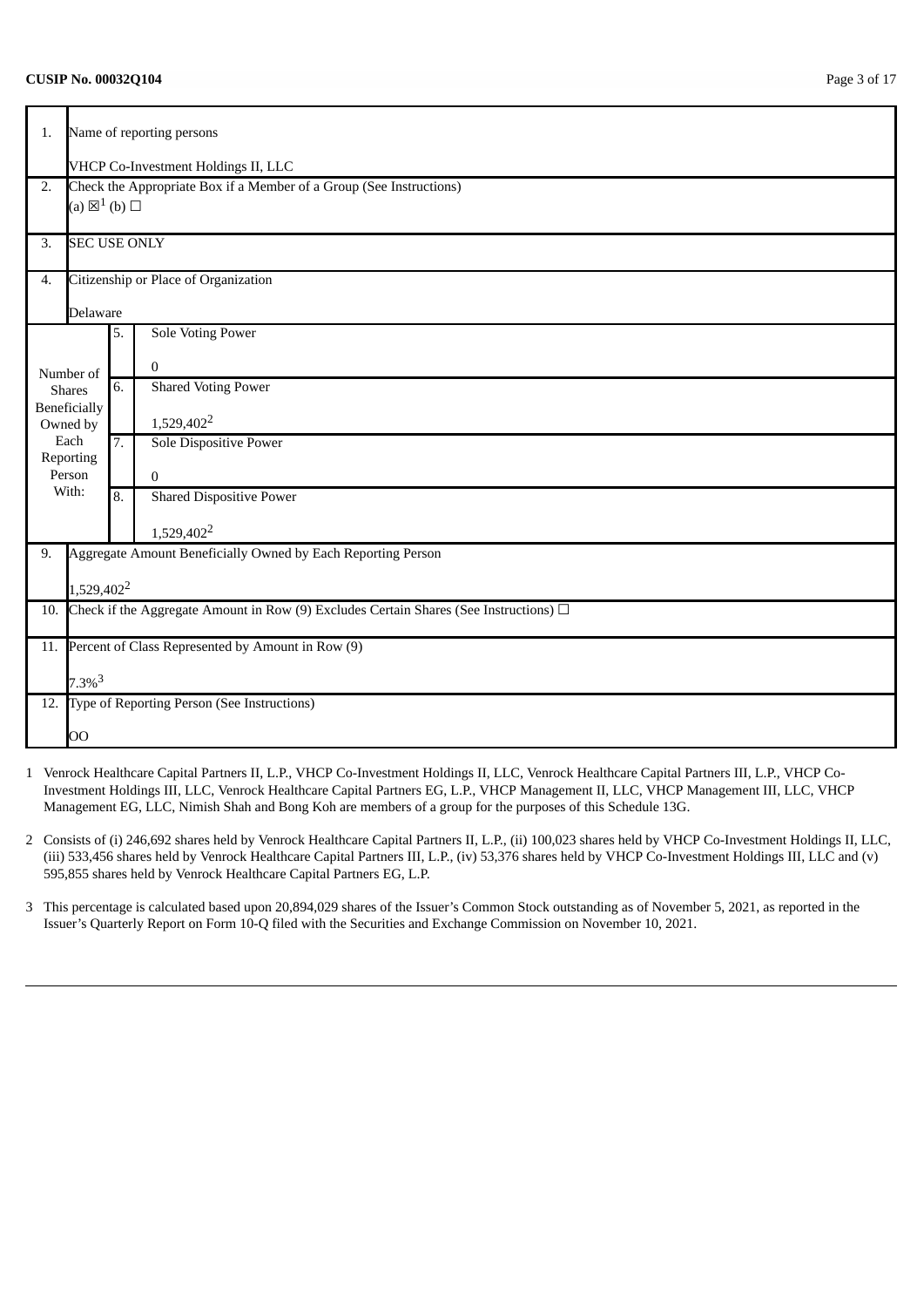### **CUSIP No. 00032Q104** Page 4 of 17

| 1.  |                                                                                                                      |                  | Name of reporting persons                                           |  |  |  |
|-----|----------------------------------------------------------------------------------------------------------------------|------------------|---------------------------------------------------------------------|--|--|--|
|     | Venrock Healthcare Capital Partners III, L.P.                                                                        |                  |                                                                     |  |  |  |
| 2.  |                                                                                                                      |                  | Check the Appropriate Box if a Member of a Group (See Instructions) |  |  |  |
|     | (a) $\boxtimes^1$ (b) $\square$                                                                                      |                  |                                                                     |  |  |  |
| 3.  | <b>SEC USE ONLY</b>                                                                                                  |                  |                                                                     |  |  |  |
| 4.  |                                                                                                                      |                  | Citizenship or Place of Organization                                |  |  |  |
|     | Delaware                                                                                                             |                  |                                                                     |  |  |  |
|     |                                                                                                                      | 5.               | <b>Sole Voting Power</b>                                            |  |  |  |
|     | Number of                                                                                                            |                  | $\boldsymbol{0}$                                                    |  |  |  |
|     | <b>Shares</b>                                                                                                        | 6.               | <b>Shared Voting Power</b>                                          |  |  |  |
|     | <b>Beneficially</b><br>Owned by                                                                                      |                  | 1,529,402 <sup>2</sup>                                              |  |  |  |
|     | Each                                                                                                                 | $\overline{7}$ . | Sole Dispositive Power                                              |  |  |  |
|     | Reporting<br>Person                                                                                                  |                  | $\mathbf{0}$                                                        |  |  |  |
|     | With:                                                                                                                | 8.               | <b>Shared Dispositive Power</b>                                     |  |  |  |
|     |                                                                                                                      |                  | 1,529,402 <sup>2</sup>                                              |  |  |  |
| 9.  |                                                                                                                      |                  | Aggregate Amount Beneficially Owned by Each Reporting Person        |  |  |  |
|     |                                                                                                                      |                  |                                                                     |  |  |  |
| 10. | 1,529,402 <sup>2</sup><br>Check if the Aggregate Amount in Row (9) Excludes Certain Shares (See Instructions) $\Box$ |                  |                                                                     |  |  |  |
|     |                                                                                                                      |                  |                                                                     |  |  |  |
| 11. |                                                                                                                      |                  | Percent of Class Represented by Amount in Row (9)                   |  |  |  |
|     | $7.3\%$ <sup>3</sup>                                                                                                 |                  |                                                                     |  |  |  |
|     |                                                                                                                      |                  | 12. Type of Reporting Person (See Instructions)                     |  |  |  |
|     | PN                                                                                                                   |                  |                                                                     |  |  |  |

- 1 Venrock Healthcare Capital Partners II, L.P., VHCP Co-Investment Holdings II, LLC, Venrock Healthcare Capital Partners III, L.P., VHCP Co-Investment Holdings III, LLC, Venrock Healthcare Capital Partners EG, L.P., VHCP Management II, LLC, VHCP Management III, LLC, VHCP Management EG, LLC, Nimish Shah and Bong Koh are members of a group for the purposes of this Schedule 13G.
- 2 Consists of (i) 246,692 shares held by Venrock Healthcare Capital Partners II, L.P., (ii) 100,023 shares held by VHCP Co-Investment Holdings II, LLC, (iii) 533,456 shares held by Venrock Healthcare Capital Partners III, L.P., (iv) 53,376 shares held by VHCP Co-Investment Holdings III, LLC and (v) 595,855 shares held by Venrock Healthcare Capital Partners EG, L.P.
- 3 This percentage is calculated based upon 20,894,029 shares of the Issuer's Common Stock outstanding as of November 5, 2021, as reported in the Issuer's Quarterly Report on Form 10-Q filed with the Securities and Exchange Commission on November 10, 2021.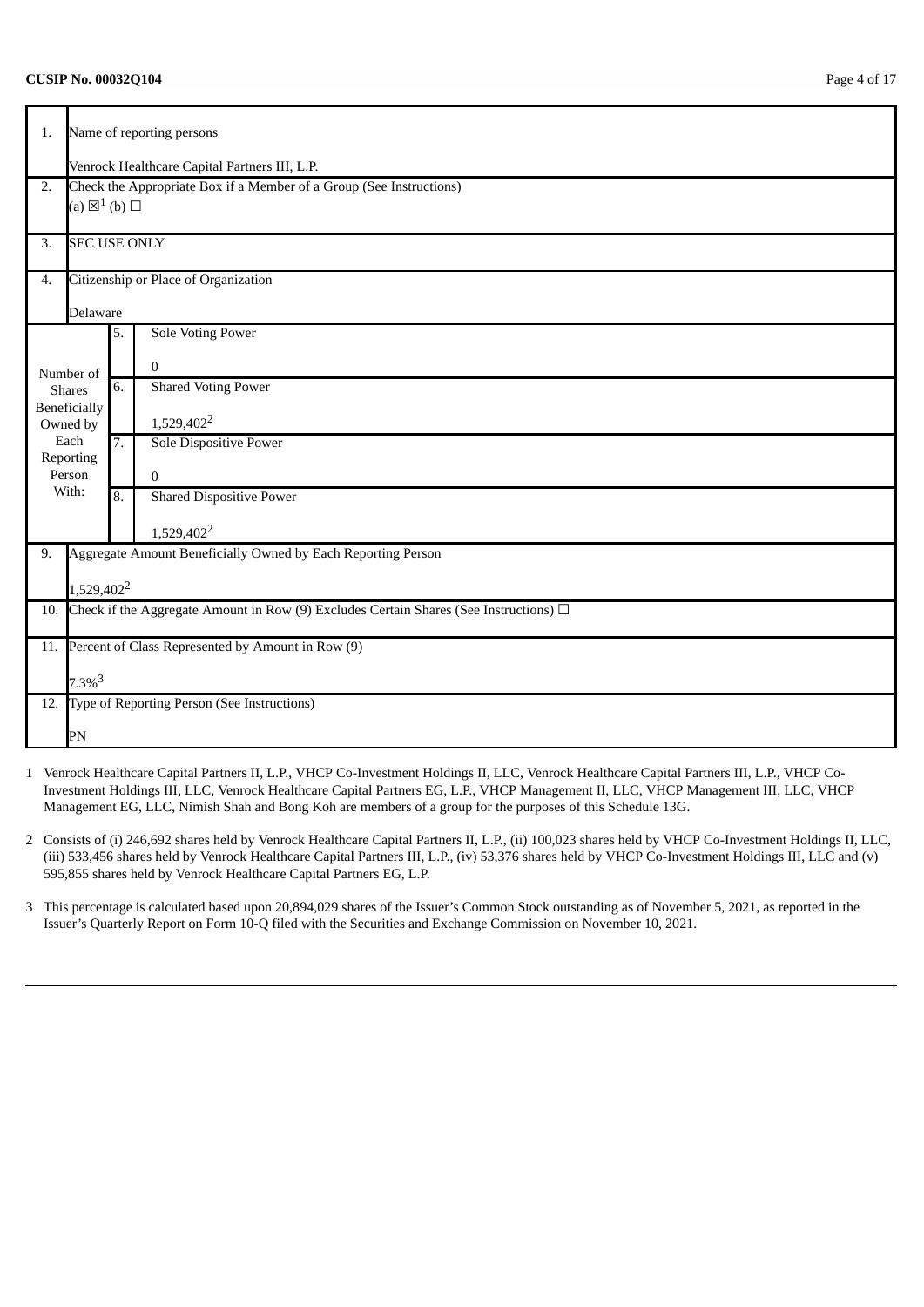### **CUSIP No. 00032Q104** Page 5 of 17

| 1.  |                                                                                            | Name of reporting persons                                           |                                                              |  |  |  |  |
|-----|--------------------------------------------------------------------------------------------|---------------------------------------------------------------------|--------------------------------------------------------------|--|--|--|--|
|     | VHCP Co-Investment Holdings III, LLC                                                       |                                                                     |                                                              |  |  |  |  |
| 2.  |                                                                                            | Check the Appropriate Box if a Member of a Group (See Instructions) |                                                              |  |  |  |  |
|     | (a) $\boxtimes^1$ (b) $\square$                                                            |                                                                     |                                                              |  |  |  |  |
| 3.  | <b>SEC USE ONLY</b>                                                                        |                                                                     |                                                              |  |  |  |  |
| 4.  |                                                                                            |                                                                     | Citizenship or Place of Organization                         |  |  |  |  |
|     | Delaware                                                                                   |                                                                     |                                                              |  |  |  |  |
|     |                                                                                            | 5.                                                                  | <b>Sole Voting Power</b>                                     |  |  |  |  |
|     | Number of                                                                                  |                                                                     | 0                                                            |  |  |  |  |
|     | <b>Shares</b>                                                                              | $\overline{6}$ .                                                    | <b>Shared Voting Power</b>                                   |  |  |  |  |
|     | Beneficially<br>Owned by                                                                   |                                                                     | 1,529,402 <sup>2</sup>                                       |  |  |  |  |
|     | Each                                                                                       | 7.                                                                  | <b>Sole Dispositive Power</b>                                |  |  |  |  |
|     | Reporting                                                                                  |                                                                     |                                                              |  |  |  |  |
|     | Person<br>With:                                                                            |                                                                     | $\overline{0}$                                               |  |  |  |  |
|     |                                                                                            | 8.                                                                  | <b>Shared Dispositive Power</b>                              |  |  |  |  |
|     |                                                                                            |                                                                     | 1,529,402 <sup>2</sup>                                       |  |  |  |  |
| 9.  |                                                                                            |                                                                     | Aggregate Amount Beneficially Owned by Each Reporting Person |  |  |  |  |
|     | 1,529,402 <sup>2</sup>                                                                     |                                                                     |                                                              |  |  |  |  |
| 10. | Check if the Aggregate Amount in Row (9) Excludes Certain Shares (See Instructions) $\Box$ |                                                                     |                                                              |  |  |  |  |
|     |                                                                                            |                                                                     |                                                              |  |  |  |  |
| 11. |                                                                                            |                                                                     | Percent of Class Represented by Amount in Row (9)            |  |  |  |  |
|     | $7.3\%$ <sup>3</sup>                                                                       |                                                                     |                                                              |  |  |  |  |
| 12. |                                                                                            |                                                                     | Type of Reporting Person (See Instructions)                  |  |  |  |  |
|     | OO                                                                                         |                                                                     |                                                              |  |  |  |  |

- 1 Venrock Healthcare Capital Partners II, L.P., VHCP Co-Investment Holdings II, LLC, Venrock Healthcare Capital Partners III, L.P., VHCP Co-Investment Holdings III, LLC, Venrock Healthcare Capital Partners EG, L.P., VHCP Management II, LLC, VHCP Management III, LLC, VHCP Management EG, LLC, Nimish Shah and Bong Koh are members of a group for the purposes of this Schedule 13G.
- 2 Consists of (i) 246,692 shares held by Venrock Healthcare Capital Partners II, L.P., (ii) 100,023 shares held by VHCP Co-Investment Holdings II, LLC, (iii) 533,456 shares held by Venrock Healthcare Capital Partners III, L.P., (iv) 53,376 shares held by VHCP Co-Investment Holdings III, LLC and (v) 595,855 shares held by Venrock Healthcare Capital Partners EG, L.P.
- 3 This percentage is calculated based upon 20,894,029 shares of the Issuer's Common Stock outstanding as of November 5, 2021, as reported in the Issuer's Quarterly Report on Form 10-Q filed with the Securities and Exchange Commission on November 10, 2021.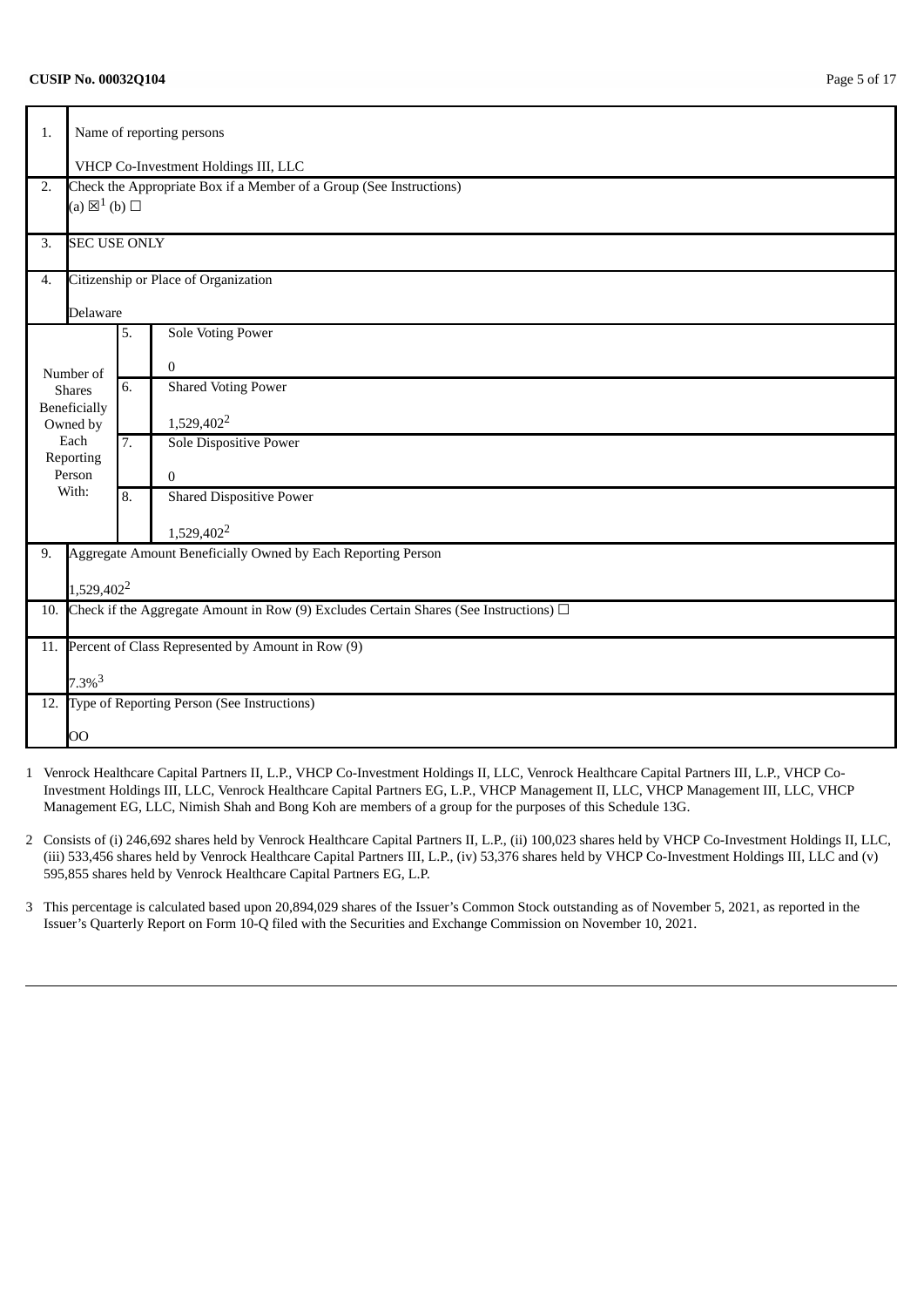### **CUSIP No. 00032Q104** Page 6 of 17

| 1.                                                    |                          | Name of reporting persons                                                                  |                                                              |  |  |  |  |  |
|-------------------------------------------------------|--------------------------|--------------------------------------------------------------------------------------------|--------------------------------------------------------------|--|--|--|--|--|
|                                                       |                          | Venrock Healthcare Capital Partners EG, L.P.                                               |                                                              |  |  |  |  |  |
| 2.                                                    |                          | Check the Appropriate Box if a Member of a Group (See Instructions)                        |                                                              |  |  |  |  |  |
|                                                       |                          | (a) $\boxtimes^1$ (b) $\square$                                                            |                                                              |  |  |  |  |  |
| 3.                                                    | <b>SEC USE ONLY</b>      |                                                                                            |                                                              |  |  |  |  |  |
| 4.                                                    |                          |                                                                                            | Citizenship or Place of Organization                         |  |  |  |  |  |
|                                                       | <b>Delaware</b>          |                                                                                            |                                                              |  |  |  |  |  |
|                                                       |                          | 5.                                                                                         | <b>Sole Voting Power</b>                                     |  |  |  |  |  |
|                                                       | Number of                |                                                                                            | $\mathbf{0}$                                                 |  |  |  |  |  |
|                                                       | <b>Shares</b>            | 6.                                                                                         | <b>Shared Voting Power</b>                                   |  |  |  |  |  |
|                                                       | Beneficially<br>Owned by |                                                                                            | 1,529,402 <sup>2</sup>                                       |  |  |  |  |  |
|                                                       | Each                     | 7.                                                                                         | <b>Sole Dispositive Power</b>                                |  |  |  |  |  |
|                                                       | Reporting<br>Person      |                                                                                            |                                                              |  |  |  |  |  |
|                                                       | With:                    | 8.                                                                                         | $\mathbf{0}$<br><b>Shared Dispositive Power</b>              |  |  |  |  |  |
|                                                       |                          |                                                                                            |                                                              |  |  |  |  |  |
|                                                       |                          |                                                                                            | 1,529,402 <sup>2</sup>                                       |  |  |  |  |  |
| 9.                                                    |                          |                                                                                            | Aggregate Amount Beneficially Owned by Each Reporting Person |  |  |  |  |  |
|                                                       | 1,529,402 <sup>2</sup>   |                                                                                            |                                                              |  |  |  |  |  |
| 10.                                                   |                          | Check if the Aggregate Amount in Row (9) Excludes Certain Shares (See Instructions) $\Box$ |                                                              |  |  |  |  |  |
|                                                       |                          |                                                                                            |                                                              |  |  |  |  |  |
| 11. Percent of Class Represented by Amount in Row (9) |                          |                                                                                            |                                                              |  |  |  |  |  |
| $7.3\%$ <sup>3</sup>                                  |                          |                                                                                            |                                                              |  |  |  |  |  |
|                                                       |                          |                                                                                            | 12. Type of Reporting Person (See Instructions)              |  |  |  |  |  |
|                                                       | PN                       |                                                                                            |                                                              |  |  |  |  |  |

- 1 Venrock Healthcare Capital Partners II, L.P., VHCP Co-Investment Holdings II, LLC, Venrock Healthcare Capital Partners III, L.P., VHCP Co-Investment Holdings III, LLC, Venrock Healthcare Capital Partners EG, L.P., VHCP Management II, LLC, VHCP Management III, LLC, VHCP Management EG, LLC, Nimish Shah and Bong Koh are members of a group for the purposes of this Schedule 13G.
- 2 Consists of (i) 246,692 shares held by Venrock Healthcare Capital Partners II, L.P., (ii) 100,023 shares held by VHCP Co-Investment Holdings II, LLC, (iii) 533,456 shares held by Venrock Healthcare Capital Partners III, L.P., (iv) 53,376 shares held by VHCP Co-Investment Holdings III, LLC and (v) 595,855 shares held by Venrock Healthcare Capital Partners EG, L.P.
- 3 This percentage is calculated based upon 20,894,029 shares of the Issuer's Common Stock outstanding as of November 5, 2021, as reported in the Issuer's Quarterly Report on Form 10-Q filed with the Securities and Exchange Commission on November 10, 2021.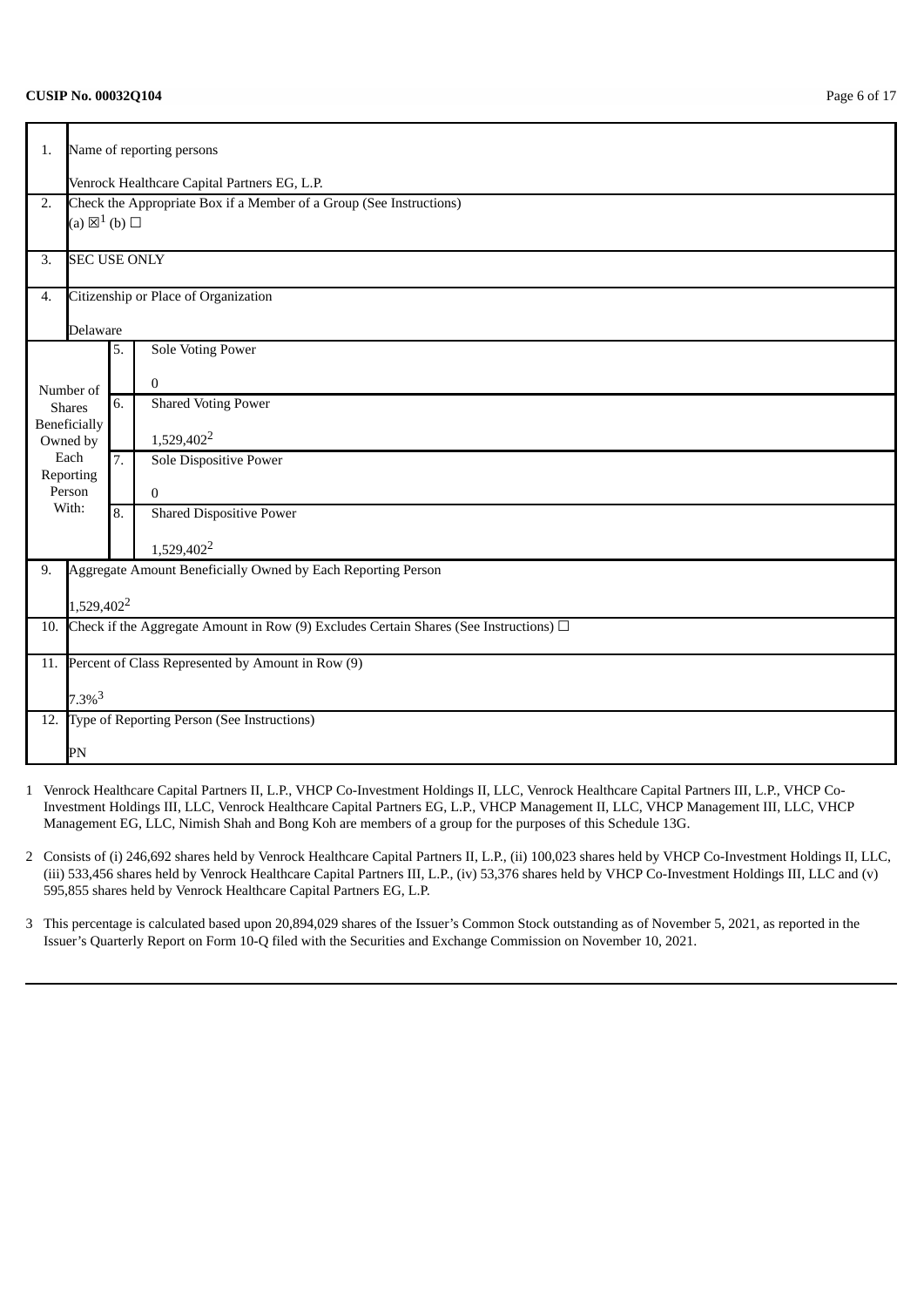### **CUSIP No. 00032Q104** Page 7 of 17

| 1.  |                                                                                            | Name of reporting persons |                                                                     |  |  |  |  |
|-----|--------------------------------------------------------------------------------------------|---------------------------|---------------------------------------------------------------------|--|--|--|--|
|     | VHCP Management II, LLC                                                                    |                           |                                                                     |  |  |  |  |
| 2.  |                                                                                            |                           | Check the Appropriate Box if a Member of a Group (See Instructions) |  |  |  |  |
|     | (a) $\boxtimes^1$ (b) $\square$                                                            |                           |                                                                     |  |  |  |  |
| 3.  | <b>SEC USE ONLY</b>                                                                        |                           |                                                                     |  |  |  |  |
| 4.  |                                                                                            |                           | Citizenship or Place of Organization                                |  |  |  |  |
|     | Delaware                                                                                   |                           |                                                                     |  |  |  |  |
|     |                                                                                            | 5.                        | <b>Sole Voting Power</b>                                            |  |  |  |  |
|     | Number of                                                                                  |                           | 0                                                                   |  |  |  |  |
|     | <b>Shares</b>                                                                              | 6.                        | <b>Shared Voting Power</b>                                          |  |  |  |  |
|     | Beneficially<br>Owned by                                                                   |                           | 1,529,402 <sup>2</sup>                                              |  |  |  |  |
|     | Each                                                                                       | 7.                        | <b>Sole Dispositive Power</b>                                       |  |  |  |  |
|     | Reporting                                                                                  |                           |                                                                     |  |  |  |  |
|     | Person<br>With:                                                                            |                           | $\overline{0}$                                                      |  |  |  |  |
|     |                                                                                            | 8.                        | <b>Shared Dispositive Power</b>                                     |  |  |  |  |
|     |                                                                                            |                           | 1,529,402 <sup>2</sup>                                              |  |  |  |  |
| 9.  |                                                                                            |                           | Aggregate Amount Beneficially Owned by Each Reporting Person        |  |  |  |  |
|     | 1,529,402 <sup>2</sup>                                                                     |                           |                                                                     |  |  |  |  |
| 10. | Check if the Aggregate Amount in Row (9) Excludes Certain Shares (See Instructions) $\Box$ |                           |                                                                     |  |  |  |  |
|     |                                                                                            |                           |                                                                     |  |  |  |  |
| 11. | Percent of Class Represented by Amount in Row (9)                                          |                           |                                                                     |  |  |  |  |
|     |                                                                                            |                           |                                                                     |  |  |  |  |
|     | $7.3\%$ <sup>3</sup>                                                                       |                           | Type of Reporting Person (See Instructions)                         |  |  |  |  |
| 12. |                                                                                            |                           |                                                                     |  |  |  |  |
|     | OO                                                                                         |                           |                                                                     |  |  |  |  |

- 1 Venrock Healthcare Capital Partners II, L.P., VHCP Co-Investment Holdings II, LLC, Venrock Healthcare Capital Partners III, L.P., VHCP Co-Investment Holdings III, LLC, Venrock Healthcare Capital Partners EG, L.P., VHCP Management II, LLC, VHCP Management III, LLC, VHCP Management EG, LLC, Nimish Shah and Bong Koh are members of a group for the purposes of this Schedule 13G.
- 2 Consists of (i) 246,692 shares held by Venrock Healthcare Capital Partners II, L.P., (ii) 100,023 shares held by VHCP Co-Investment Holdings II, LLC, (iii) 533,456 shares held by Venrock Healthcare Capital Partners III, L.P., (iv) 53,376 shares held by VHCP Co-Investment Holdings III, LLC and (v) 595,855 shares held by Venrock Healthcare Capital Partners EG, L.P.
- 3 This percentage is calculated based upon 20,894,029 shares of the Issuer's Common Stock outstanding as of November 5, 2021, as reported in the Issuer's Quarterly Report on Form 10-Q filed with the Securities and Exchange Commission on November 10, 2021.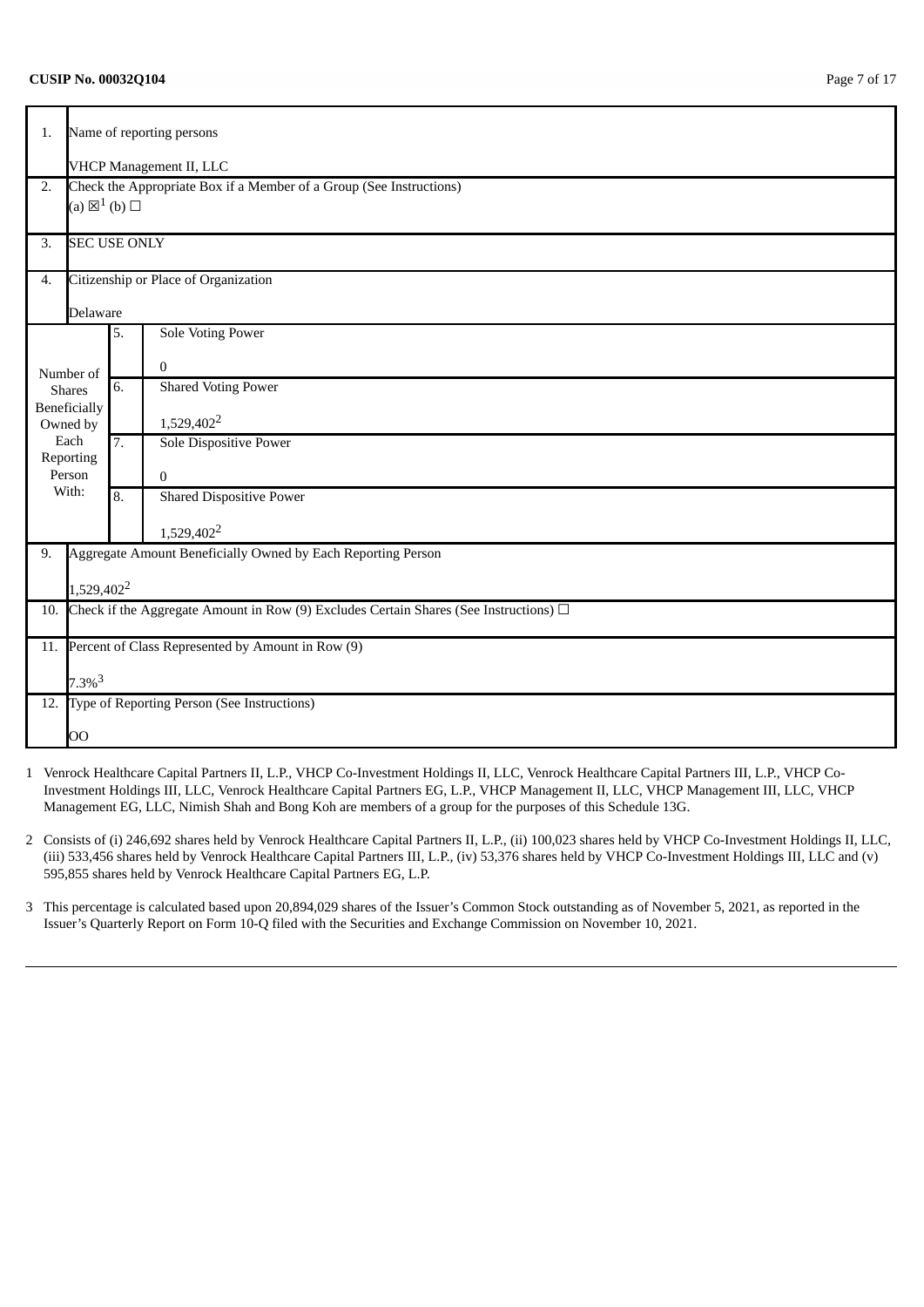### **CUSIP No. 00032Q104** Page 8 of 17

| 1.  |                                                                                            | Name of reporting persons |                                                                     |  |  |  |  |
|-----|--------------------------------------------------------------------------------------------|---------------------------|---------------------------------------------------------------------|--|--|--|--|
|     | VHCP Management III, LLC                                                                   |                           |                                                                     |  |  |  |  |
| 2.  |                                                                                            |                           | Check the Appropriate Box if a Member of a Group (See Instructions) |  |  |  |  |
|     | (a) $\boxtimes^1$ (b) $\square$                                                            |                           |                                                                     |  |  |  |  |
| 3.  | <b>SEC USE ONLY</b>                                                                        |                           |                                                                     |  |  |  |  |
| 4.  |                                                                                            |                           | Citizenship or Place of Organization                                |  |  |  |  |
|     | Delaware                                                                                   |                           |                                                                     |  |  |  |  |
|     |                                                                                            | 5.                        | <b>Sole Voting Power</b>                                            |  |  |  |  |
|     | Number of                                                                                  |                           | 0                                                                   |  |  |  |  |
|     | <b>Shares</b>                                                                              | $\overline{6}$ .          | <b>Shared Voting Power</b>                                          |  |  |  |  |
|     | Beneficially<br>Owned by                                                                   |                           | 1,529,402 <sup>2</sup>                                              |  |  |  |  |
|     | Each                                                                                       |                           | <b>Sole Dispositive Power</b>                                       |  |  |  |  |
|     | Reporting<br>Person                                                                        |                           | $\overline{0}$                                                      |  |  |  |  |
|     | With:                                                                                      | 8.                        | <b>Shared Dispositive Power</b>                                     |  |  |  |  |
|     |                                                                                            |                           | 1,529,402 <sup>2</sup>                                              |  |  |  |  |
| 9.  |                                                                                            |                           | Aggregate Amount Beneficially Owned by Each Reporting Person        |  |  |  |  |
|     | 1,529,402 <sup>2</sup>                                                                     |                           |                                                                     |  |  |  |  |
| 10. | Check if the Aggregate Amount in Row (9) Excludes Certain Shares (See Instructions) $\Box$ |                           |                                                                     |  |  |  |  |
|     |                                                                                            |                           |                                                                     |  |  |  |  |
| 11. | Percent of Class Represented by Amount in Row (9)                                          |                           |                                                                     |  |  |  |  |
|     | $7.3\%$ <sup>3</sup>                                                                       |                           |                                                                     |  |  |  |  |
|     |                                                                                            |                           | 12. Type of Reporting Person (See Instructions)                     |  |  |  |  |
|     | OO                                                                                         |                           |                                                                     |  |  |  |  |

- 1 Venrock Healthcare Capital Partners II, L.P., VHCP Co-Investment Holdings II, LLC, Venrock Healthcare Capital Partners III, L.P., VHCP Co-Investment Holdings III, LLC, Venrock Healthcare Capital Partners EG, L.P., VHCP Management II, LLC, VHCP Management III, LLC, VHCP Management EG, LLC, Nimish Shah and Bong Koh are members of a group for the purposes of this Schedule 13G.
- 2 Consists of (i) 246,692 shares held by Venrock Healthcare Capital Partners II, L.P., (ii) 100,023 shares held by VHCP Co-Investment Holdings II, LLC, (iii) 533,456 shares held by Venrock Healthcare Capital Partners III, L.P., (iv) 53,376 shares held by VHCP Co-Investment Holdings III, LLC and (v) 595,855 shares held by Venrock Healthcare Capital Partners EG, L.P.
- 3 This percentage is calculated based upon 20,894,029 shares of the Issuer's Common Stock outstanding as of November 5, 2021, as reported in the Issuer's Quarterly Report on Form 10-Q filed with the Securities and Exchange Commission on November 10, 2021.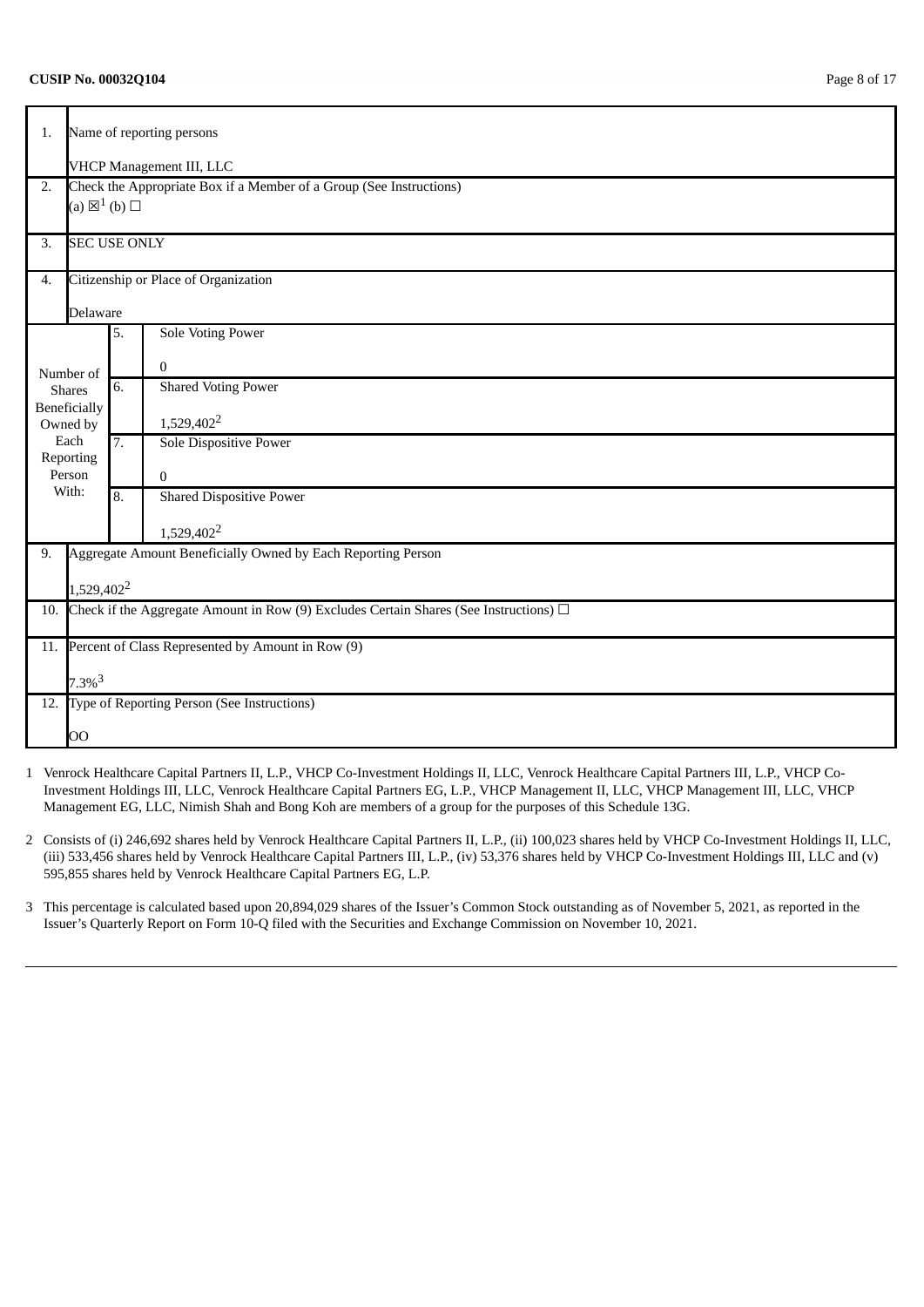### **CUSIP No. 00032Q104** Page 9 of 17

| 1.  | Name of reporting persons                                                                  |    |                                                                     |  |  |  |
|-----|--------------------------------------------------------------------------------------------|----|---------------------------------------------------------------------|--|--|--|
|     | <b>VHCP Management EG, LLC</b>                                                             |    |                                                                     |  |  |  |
| 2.  |                                                                                            |    | Check the Appropriate Box if a Member of a Group (See Instructions) |  |  |  |
|     | (a) $\boxtimes^1$ (b) $\square$                                                            |    |                                                                     |  |  |  |
| 3.  | <b>SEC USE ONLY</b>                                                                        |    |                                                                     |  |  |  |
| 4.  |                                                                                            |    | Citizenship or Place of Organization                                |  |  |  |
|     | Delaware                                                                                   |    |                                                                     |  |  |  |
|     |                                                                                            | 5. | <b>Sole Voting Power</b>                                            |  |  |  |
|     | Number of                                                                                  |    | $\mathbf{0}$                                                        |  |  |  |
|     | <b>Shares</b>                                                                              | 6. | <b>Shared Voting Power</b>                                          |  |  |  |
|     | Beneficially                                                                               |    |                                                                     |  |  |  |
|     | Owned by<br>Each                                                                           |    | 1,529,402 <sup>2</sup>                                              |  |  |  |
|     | Reporting                                                                                  | 7. | <b>Sole Dispositive Power</b>                                       |  |  |  |
|     | Person                                                                                     |    | $\bf{0}$                                                            |  |  |  |
|     | With:                                                                                      | 8. | <b>Shared Dispositive Power</b>                                     |  |  |  |
|     |                                                                                            |    | 1,529,402 <sup>2</sup>                                              |  |  |  |
| 9.  |                                                                                            |    | Aggregate Amount Beneficially Owned by Each Reporting Person        |  |  |  |
|     |                                                                                            |    |                                                                     |  |  |  |
|     | 1,529,402 <sup>2</sup>                                                                     |    |                                                                     |  |  |  |
| 10. | Check if the Aggregate Amount in Row (9) Excludes Certain Shares (See Instructions) $\Box$ |    |                                                                     |  |  |  |
| 11. | Percent of Class Represented by Amount in Row (9)                                          |    |                                                                     |  |  |  |
|     | $7.3\%$ <sup>3</sup>                                                                       |    |                                                                     |  |  |  |
| 12. |                                                                                            |    | Type of Reporting Person (See Instructions)                         |  |  |  |
|     | OO                                                                                         |    |                                                                     |  |  |  |

- 1 Venrock Healthcare Capital Partners II, L.P., VHCP Co-Investment Holdings II, LLC, Venrock Healthcare Capital Partners III, L.P., VHCP Co-Investment Holdings III, LLC, Venrock Healthcare Capital Partners EG, L.P., VHCP Management II, LLC, VHCP Management III, LLC, VHCP Management EG, LLC, Nimish Shah and Bong Koh are members of a group for the purposes of this Schedule 13G.
- 2 Consists of (i) 246,692 shares held by Venrock Healthcare Capital Partners II, L.P., (ii) 100,023 shares held by VHCP Co-Investment Holdings II, LLC, (iii) 533,456 shares held by Venrock Healthcare Capital Partners III, L.P., (iv) 53,376 shares held by VHCP Co-Investment Holdings III, LLC and (v) 595,855 shares held by Venrock Healthcare Capital Partners EG, L.P.
- 3 This percentage is calculated based upon 20,894,029 shares of the Issuer's Common Stock outstanding as of November 5, 2021, as reported in the Issuer's Quarterly Report on Form 10-Q filed with the Securities and Exchange Commission on November 10, 2021.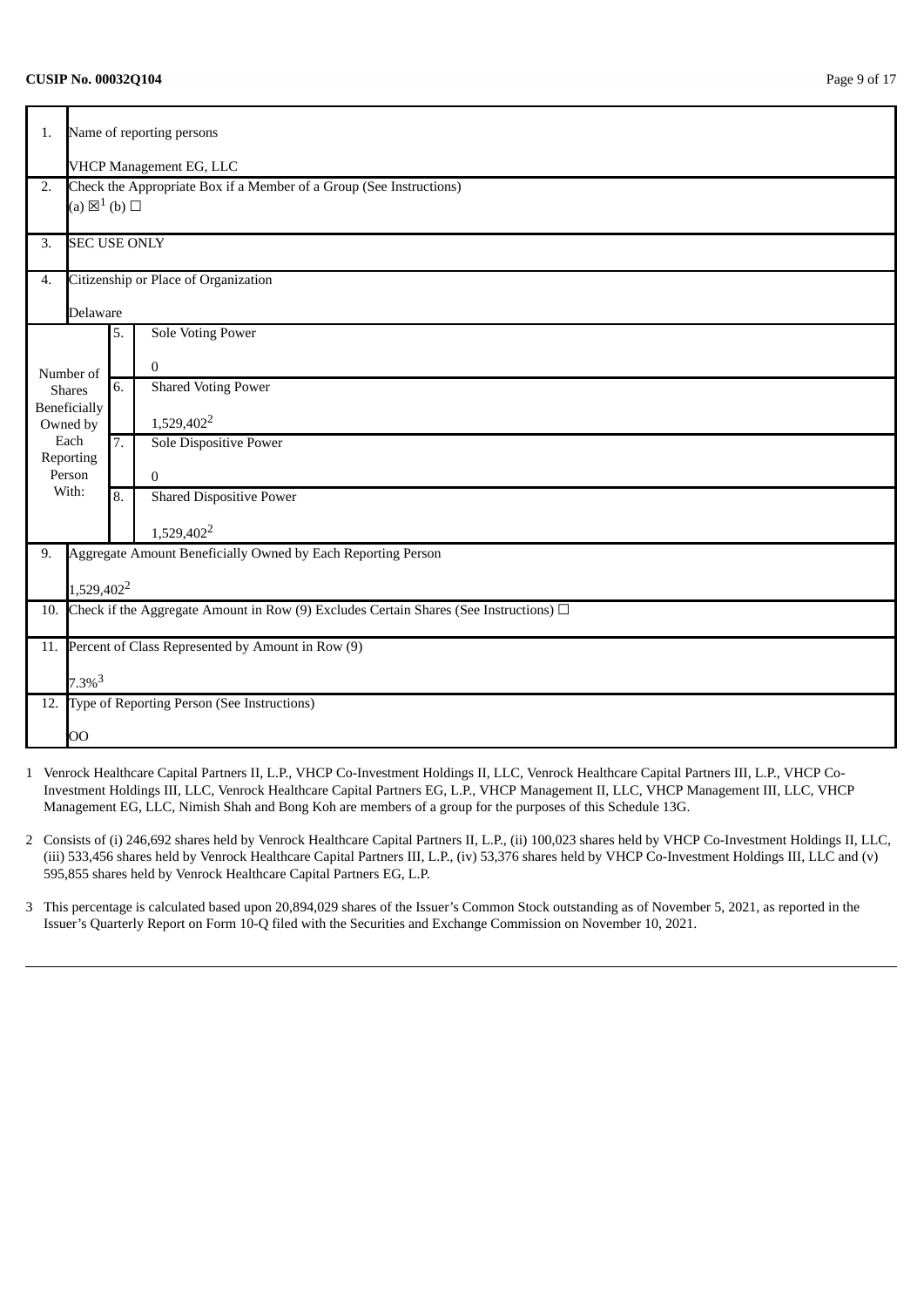### **CUSIP No. 00032Q104** Page 10 of 17

| 1.  |                                                                                            | Name of Reporting Persons |                                                                     |  |  |  |  |
|-----|--------------------------------------------------------------------------------------------|---------------------------|---------------------------------------------------------------------|--|--|--|--|
|     | Shah, Nimish                                                                               |                           |                                                                     |  |  |  |  |
| 2.  |                                                                                            |                           | Check the Appropriate Box if a Member of a Group (See Instructions) |  |  |  |  |
|     | (a) $\boxtimes^1$ (b) $\square$                                                            |                           |                                                                     |  |  |  |  |
|     |                                                                                            |                           |                                                                     |  |  |  |  |
| 3.  | <b>SEC USE ONLY</b>                                                                        |                           |                                                                     |  |  |  |  |
| 4.  |                                                                                            |                           | Citizenship or Place of Organization                                |  |  |  |  |
|     |                                                                                            | <b>United States</b>      |                                                                     |  |  |  |  |
|     |                                                                                            | 5.                        | <b>Sole Voting Power</b>                                            |  |  |  |  |
|     | Number of                                                                                  |                           | $\mathbf{0}$                                                        |  |  |  |  |
|     | <b>Shares</b>                                                                              | 6.                        | <b>Shared Voting Power</b>                                          |  |  |  |  |
|     | <b>Beneficially</b>                                                                        |                           |                                                                     |  |  |  |  |
|     | Owned by<br>Each                                                                           | 7.                        | 1,529,402 <sup>2</sup>                                              |  |  |  |  |
|     | Reporting                                                                                  |                           | Sole Dispositive Power                                              |  |  |  |  |
|     | Person                                                                                     |                           | $\mathbf{0}$                                                        |  |  |  |  |
|     | With:                                                                                      | 8.                        | <b>Shared Dispositive Power</b>                                     |  |  |  |  |
|     |                                                                                            |                           | 1,529,402 <sup>2</sup>                                              |  |  |  |  |
| 9.  |                                                                                            |                           | Aggregate Amount Beneficially Owned by Each Reporting Person        |  |  |  |  |
|     |                                                                                            |                           |                                                                     |  |  |  |  |
|     | 1,529,402 <sup>2</sup>                                                                     |                           |                                                                     |  |  |  |  |
| 10. | Check if the Aggregate Amount in Row (9) Excludes Certain Shares (See Instructions) $\Box$ |                           |                                                                     |  |  |  |  |
| 11. | Percent of Class Represented by Amount in Row (9)                                          |                           |                                                                     |  |  |  |  |
|     | $7.3\%$ <sup>3</sup>                                                                       |                           |                                                                     |  |  |  |  |
|     |                                                                                            |                           | 12. Type of Reporting Person (See Instructions)                     |  |  |  |  |
|     | IN                                                                                         |                           |                                                                     |  |  |  |  |

- 1 Venrock Healthcare Capital Partners II, L.P., VHCP Co-Investment Holdings II, LLC, Venrock Healthcare Capital Partners III, L.P., VHCP Co-Investment Holdings III, LLC, Venrock Healthcare Capital Partners EG, L.P., VHCP Management II, LLC, VHCP Management III, LLC, VHCP Management EG, LLC, Nimish Shah and Bong Koh are members of a group for the purposes of this Schedule 13G.
- 2 Consists of (i) 246,692 shares held by Venrock Healthcare Capital Partners II, L.P., (ii) 100,023 shares held by VHCP Co-Investment Holdings II, LLC, (iii) 533,456 shares held by Venrock Healthcare Capital Partners III, L.P., (iv) 53,376 shares held by VHCP Co-Investment Holdings III, LLC and (v) 595,855 shares held by Venrock Healthcare Capital Partners EG, L.P.
- 3 This percentage is calculated based upon 20,894,029 shares of the Issuer's Common Stock outstanding as of November 5, 2021, as reported in the Issuer's Quarterly Report on Form 10-Q filed with the Securities and Exchange Commission on November 10, 2021.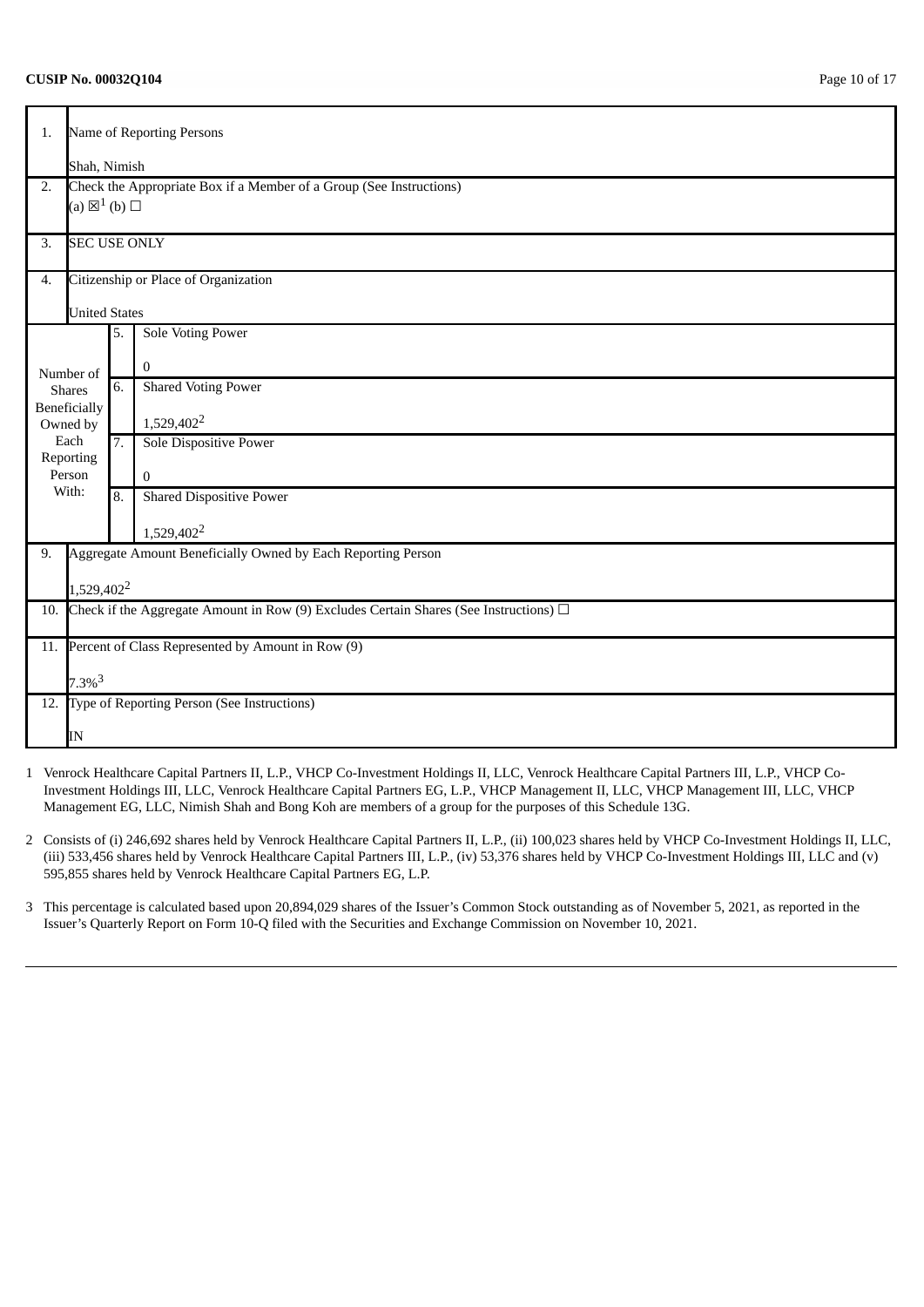### **CUSIP No. 00032Q104** Page 11 of 17

| 1.  |                                                                                            | Name of Reporting Persons |                                                                     |  |  |  |
|-----|--------------------------------------------------------------------------------------------|---------------------------|---------------------------------------------------------------------|--|--|--|
|     | Koh, Bong                                                                                  |                           |                                                                     |  |  |  |
| 2.  |                                                                                            |                           | Check the Appropriate Box if a Member of a Group (See Instructions) |  |  |  |
|     | (a) $\boxtimes^1$ (b) $\square$                                                            |                           |                                                                     |  |  |  |
|     | <b>SEC USE ONLY</b>                                                                        |                           |                                                                     |  |  |  |
| 3.  |                                                                                            |                           |                                                                     |  |  |  |
| 4.  |                                                                                            |                           | Citizenship or Place of Organization                                |  |  |  |
|     | <b>United States</b>                                                                       |                           |                                                                     |  |  |  |
|     |                                                                                            | 5.                        | <b>Sole Voting Power</b>                                            |  |  |  |
|     | Number of                                                                                  |                           | $\mathbf{0}$                                                        |  |  |  |
|     | <b>Shares</b>                                                                              | 6.                        | <b>Shared Voting Power</b>                                          |  |  |  |
|     | <b>Beneficially</b>                                                                        |                           |                                                                     |  |  |  |
|     | Owned by<br>Each                                                                           |                           | 1,529,402 <sup>2</sup>                                              |  |  |  |
|     | Reporting                                                                                  | 7.                        | Sole Dispositive Power                                              |  |  |  |
|     | Person                                                                                     |                           | $\bf{0}$                                                            |  |  |  |
|     | With:                                                                                      | 8.                        | <b>Shared Dispositive Power</b>                                     |  |  |  |
|     |                                                                                            |                           | 1,529,402 <sup>2</sup>                                              |  |  |  |
| 9.  |                                                                                            |                           | Aggregate Amount Beneficially Owned by Each Reporting Person        |  |  |  |
|     |                                                                                            |                           |                                                                     |  |  |  |
|     | 1,529,402 <sup>2</sup>                                                                     |                           |                                                                     |  |  |  |
| 10. | Check if the Aggregate Amount in Row (9) Excludes Certain Shares (See Instructions) $\Box$ |                           |                                                                     |  |  |  |
| 11. | Percent of Class Represented by Amount in Row (9)                                          |                           |                                                                     |  |  |  |
|     | $7.3\%$ <sup>3</sup>                                                                       |                           |                                                                     |  |  |  |
|     |                                                                                            |                           | 12. Type of Reporting Person (See Instructions)                     |  |  |  |
|     |                                                                                            |                           |                                                                     |  |  |  |
|     | IN                                                                                         |                           |                                                                     |  |  |  |

- 1 Venrock Healthcare Capital Partners II, L.P., VHCP Co-Investment Holdings II, LLC, Venrock Healthcare Capital Partners III, L.P., VHCP Co-Investment Holdings III, LLC, Venrock Healthcare Capital Partners EG, L.P., VHCP Management II, LLC, VHCP Management III, LLC, VHCP Management EG, LLC, Nimish Shah and Bong Koh are members of a group for the purposes of this Schedule 13G.
- 2 Consists of (i) 246,692 shares held by Venrock Healthcare Capital Partners II, L.P., (ii) 100,023 shares held by VHCP Co-Investment Holdings II, LLC, (iii) 533,456 shares held by Venrock Healthcare Capital Partners III, L.P., (iv) 53,376 shares held by VHCP Co-Investment Holdings III, LLC and (v) 595,855 shares held by Venrock Healthcare Capital Partners EG, L.P.
- 3 This percentage is calculated based upon 20,894,029 shares of the Issuer's Common Stock outstanding as of November 5, 2021, as reported in the Issuer's Quarterly Report on Form 10-Q filed with the Securities and Exchange Commission on November 10, 2021.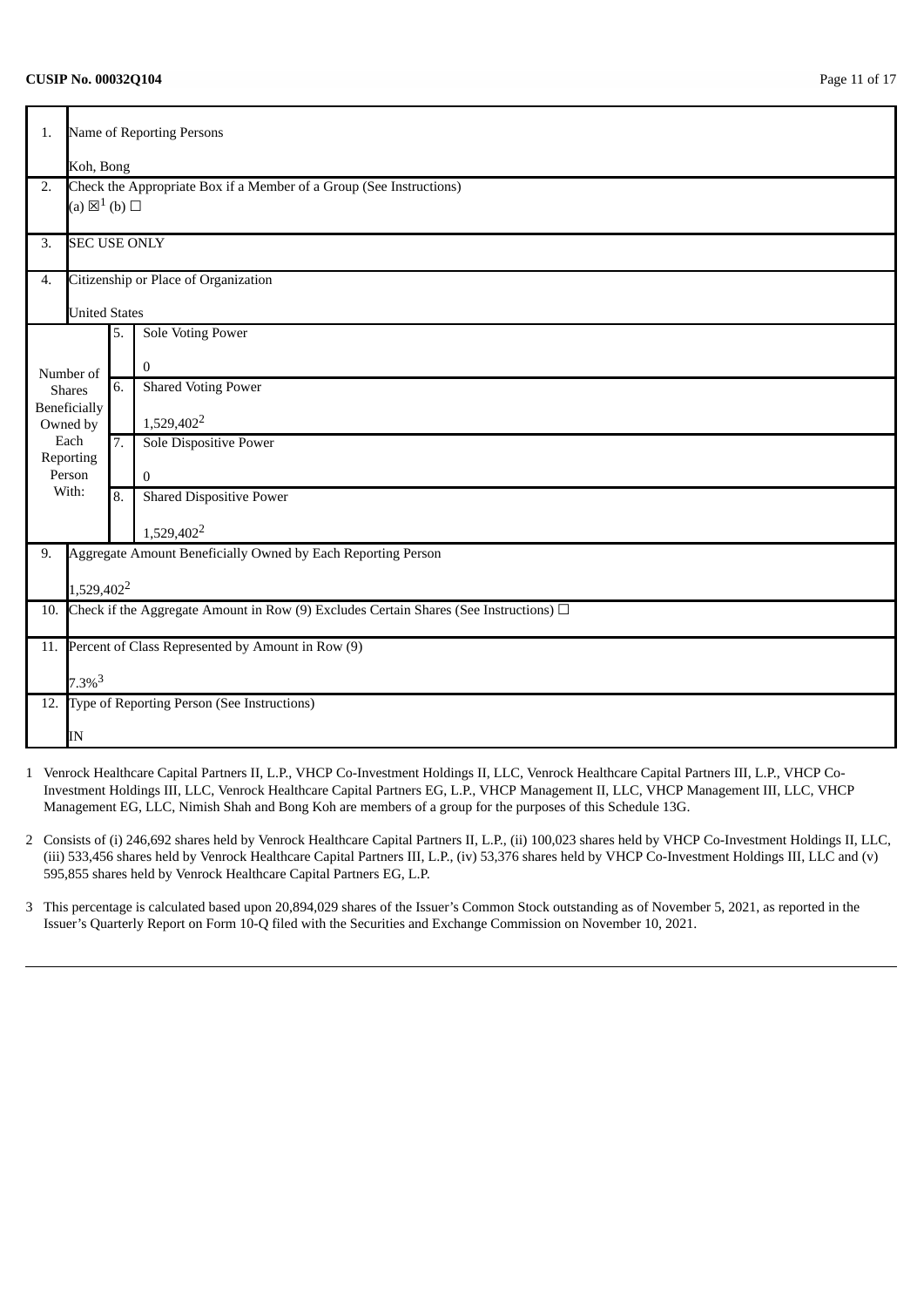### **CUSIP No. 00032Q104** Page 12 of 17

Introductory Note: This Schedule 13G is filed on behalf of Venrock Healthcare Capital Partners II, L.P., a limited partnership organized under the laws of the State of Delaware ("VHCP II LP"), VHCP Co-Investment Holdings II, LLC, a limited liability company organized under the laws of the State of Delaware ("VHCP Co-Investment II"), Venrock Healthcare Capital Partners III, L.P., a limited partnership organized under the laws of the State of Delaware ("VHCP III LP"), VHCP Co-Investment Holdings III, LLC, a limited liability company organized under the laws of the State of Delaware ("VHCP Co-Investment III"), Venrock Healthcare Capital Partners EG, L.P., a limited partnership organized under the laws of the State of Delaware ("VHCP EG"), VHCP Management II, LLC, a limited liability company organized under the laws of the State of Delaware ("VHCP Management II"), VHCP Management III, LLC, a limited liability company organized under the laws of the State of Delaware ("VHCP Management III"), VHCP Management EG, LLC, a limited liability company organized under the laws of the State of Delaware ("VHCP Management EG" and collectively with VHCP II LP, VHCP Co-Investment II, VHCP III LP, VHCP Co-Investment III, VHCP EG, VHCP Management II and VHCP Management III, the "Venrock Entities"), Nimish Shah ("Shah") and Bong Koh ("Koh") in respect of Common Stock of Aadi Bioscience, Inc.

### **Item 1.**

(a) Name of Issuer

Aadi Bioscience, Inc.

(b)Address of Issuer's Principal Executive Offices

17383 Sunset Boulevard, Suite A250 Pacific Palisades, CA 90272

### **Item 2.**

(a) Name of Person Filing

Venrock Healthcare Capital Partners II, L.P. VHCP Co-Investment Holdings II, LLC Venrock Healthcare Capital Partners III, L.P. VHCP Co-Investment Holdings III, LLC Venrock Healthcare Capital Partners EG, L.P. VHCP Management II, LLC VHCP Management III, LLC VHCP Management EG, LLC Nimish Shah Bong Koh

(b)Address of Principal Business Office or, if none, Residence

New York Office: Palo Alto Office:

7 Bryant Park 3340 Hillview Avenue New York, NY 10018

23rd Floor Palo Alto, CA 94304

(c)Citizenship

All of the Venrock Entities were organized in Delaware. The individuals are both United States citizens.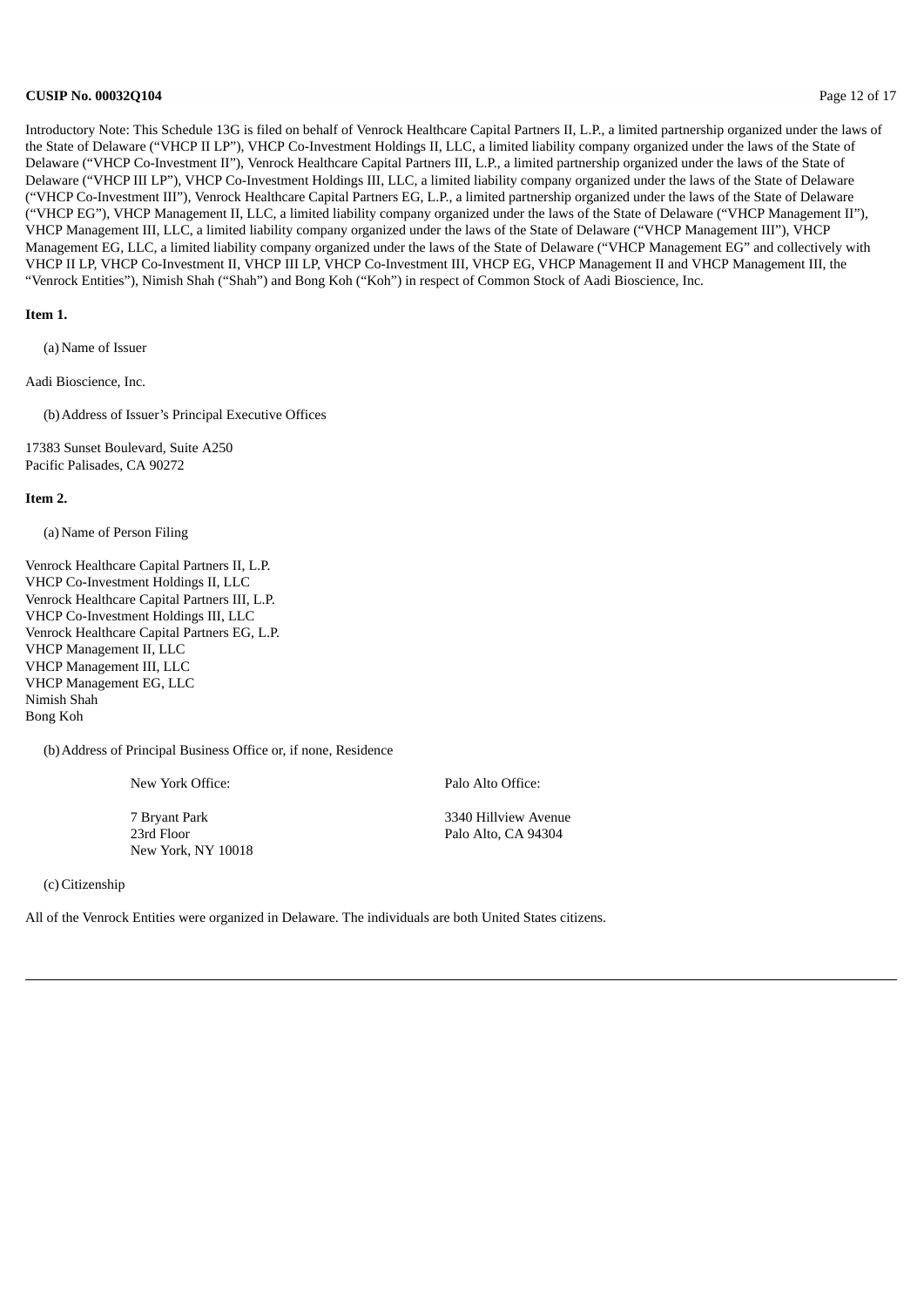### (d)Title of Class of Securities

Common Stock, par value \$0.0001 per share

(e)CUSIP Number

### 00032Q104

### Item 3. If this statement is filed pursuant to §§240.13d-1(b), or 240.13d-2(b) or (c), check whether the person filing is a:

Not applicable

### **Item 4. Ownership**

(a) Amount Beneficially Owned as of December 31, 2021:

| 1,529,402(1) |
|--------------|
| 1,529,402(1) |
| 1,529,402(1) |
| 1,529,402(1) |
| 1,529,402(1) |
| 1,529,402(1) |
| 1,529,402(1) |
| 1,529,402(1) |
| 1,529,402(1) |
| 1,529,402(1) |
|              |

(b)Percent of Class as of December 31, 2021:

| Venrock Healthcare Capital Partners II, L.P.  | 7.3% |
|-----------------------------------------------|------|
| VHCP Co-Investment Holdings II, LLC           | 7.3% |
| Venrock Healthcare Capital Partners III, L.P. | 7.3% |
| VHCP Co-Investment Holdings III, LLC          | 7.3% |
| Venrock Healthcare Capital Partners EG, L.P.  | 7.3% |
| VHCP Management II, LLC                       | 7.3% |
| VHCP Management III, LLC                      | 7.3% |
| VHCP Management EG, LLC                       | 7.3% |
| Nimish Shah                                   | 7.3% |
| Bong Koh                                      | 7.3% |

(c) Number of shares as to which the person has, as of December 31, 2021:

### (i) Sole power to vote or to direct the vote

| Venrock Healthcare Capital Partners II, L.P.  | 0        |
|-----------------------------------------------|----------|
| VHCP Co-Investment Holdings II, LLC           | 0        |
| Venrock Healthcare Capital Partners III, L.P. | 0        |
| VHCP Co-Investment Holdings III, LLC          | $\Omega$ |
| Venrock Healthcare Capital Partners EG, L.P.  | $\Omega$ |
| VHCP Management II, LLC                       | $\Omega$ |
| VHCP Management III, LLC                      | $\Omega$ |
| VHCP Management EG, LLC                       | $\Omega$ |
| Nimish Shah                                   | $\Omega$ |
| Bong Koh                                      | 0        |
|                                               |          |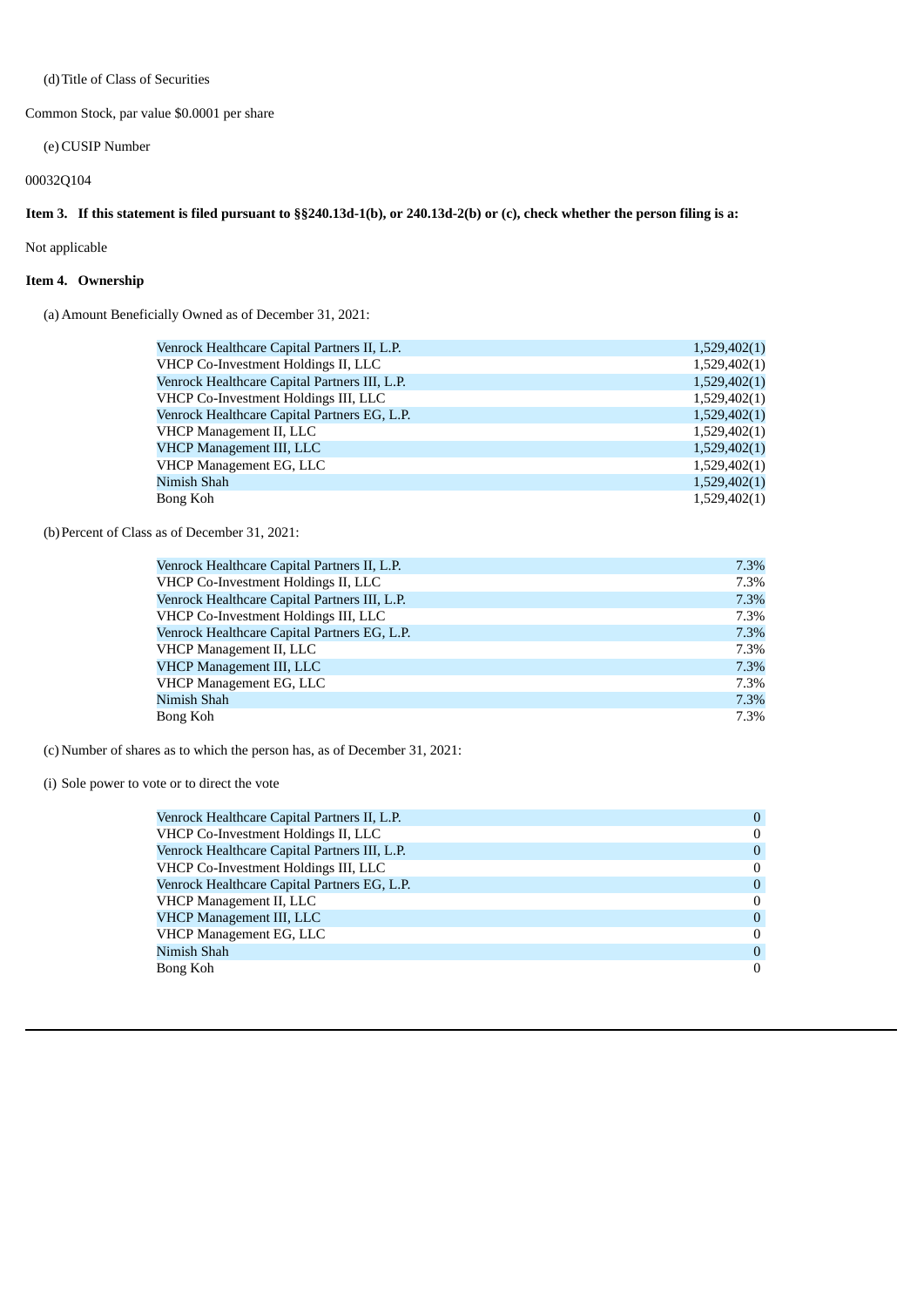(ii)Shared power to vote or to direct the vote

| Venrock Healthcare Capital Partners II, L.P.  | 1,529,402(1) |
|-----------------------------------------------|--------------|
| VHCP Co-Investment Holdings II, LLC           | 1,529,402(1) |
| Venrock Healthcare Capital Partners III, L.P. | 1,529,402(1) |
| VHCP Co-Investment Holdings III, LLC          | 1,529,402(1) |
| Venrock Healthcare Capital Partners EG, L.P.  | 1,529,402(1) |
| VHCP Management II, LLC                       | 1,529,402(1) |
| VHCP Management III, LLC                      | 1,529,402(1) |
| VHCP Management EG, LLC                       | 1,529,402(1) |
| Nimish Shah                                   | 1,529,402(1) |
| Bong Koh                                      | 1,529,402(1) |
|                                               |              |

(iii) Sole power to dispose or to direct the disposition of

| Venrock Healthcare Capital Partners II, L.P.  | $\theta$       |
|-----------------------------------------------|----------------|
| VHCP Co-Investment Holdings II, LLC           | $\Omega$       |
| Venrock Healthcare Capital Partners III, L.P. | $\overline{0}$ |
| VHCP Co-Investment Holdings III, LLC          | $\theta$       |
| Venrock Healthcare Capital Partners EG, L.P.  | $\overline{0}$ |
| VHCP Management II, LLC                       | $\Omega$       |
| <b>VHCP Management III, LLC</b>               | $\overline{0}$ |
| VHCP Management EG, LLC                       | $\theta$       |
| Nimish Shah                                   | $\theta$       |
| Bong Koh                                      | $\Omega$       |

(iv)Shared power to dispose or to direct the disposition of

| Venrock Healthcare Capital Partners II, L.P.  | 1,529,402(1) |
|-----------------------------------------------|--------------|
| VHCP Co-Investment Holdings II, LLC           | 1,529,402(1) |
| Venrock Healthcare Capital Partners III, L.P. | 1,529,402(1) |
| VHCP Co-Investment Holdings III, LLC          | 1,529,402(1) |
| Venrock Healthcare Capital Partners EG, L.P.  | 1,529,402(1) |
| VHCP Management II, LLC                       | 1,529,402(1) |
| VHCP Management III, LLC                      | 1,529,402(1) |
| VHCP Management EG, LLC                       | 1,529,402(1) |
| Nimish Shah                                   | 1,529,402(1) |
| Bong Koh                                      | 1,529,402(1) |

(1)Consists of (i) 246,692 shares held by Venrock Healthcare Capital Partners II, L.P., (ii) 100,023 shares held by VHCP Co-Investment Holdings II, LLC, (iii) 533,456 shares held by Venrock Healthcare Capital Partners III, L.P., (iv) 53,376 shares held by VHCP Co-Investment Holdings III, LLC and (v) 595,855 shares held by Venrock Healthcare Capital Partners EG, L.P. VHCP Management II, LLC is the general partner of Venrock Healthcare Capital Partners II, L.P. and the manager of VHCP Co-Investment Holdings II, LLC. VHCP Management III, LLC is the general partner of Venrock Healthcare Capital Partners III, L.P. and the manager of VHCP Co-Investment Holdings III, LLC. VHCP Management EG, LLC is the general partner of Venrock Healthcare Capital Partners EG, L.P. Messrs. Shah and Koh are the voting members of VHCP Management II, LLC, VHCP Management III, LLC and VHCP Management EG, LLC.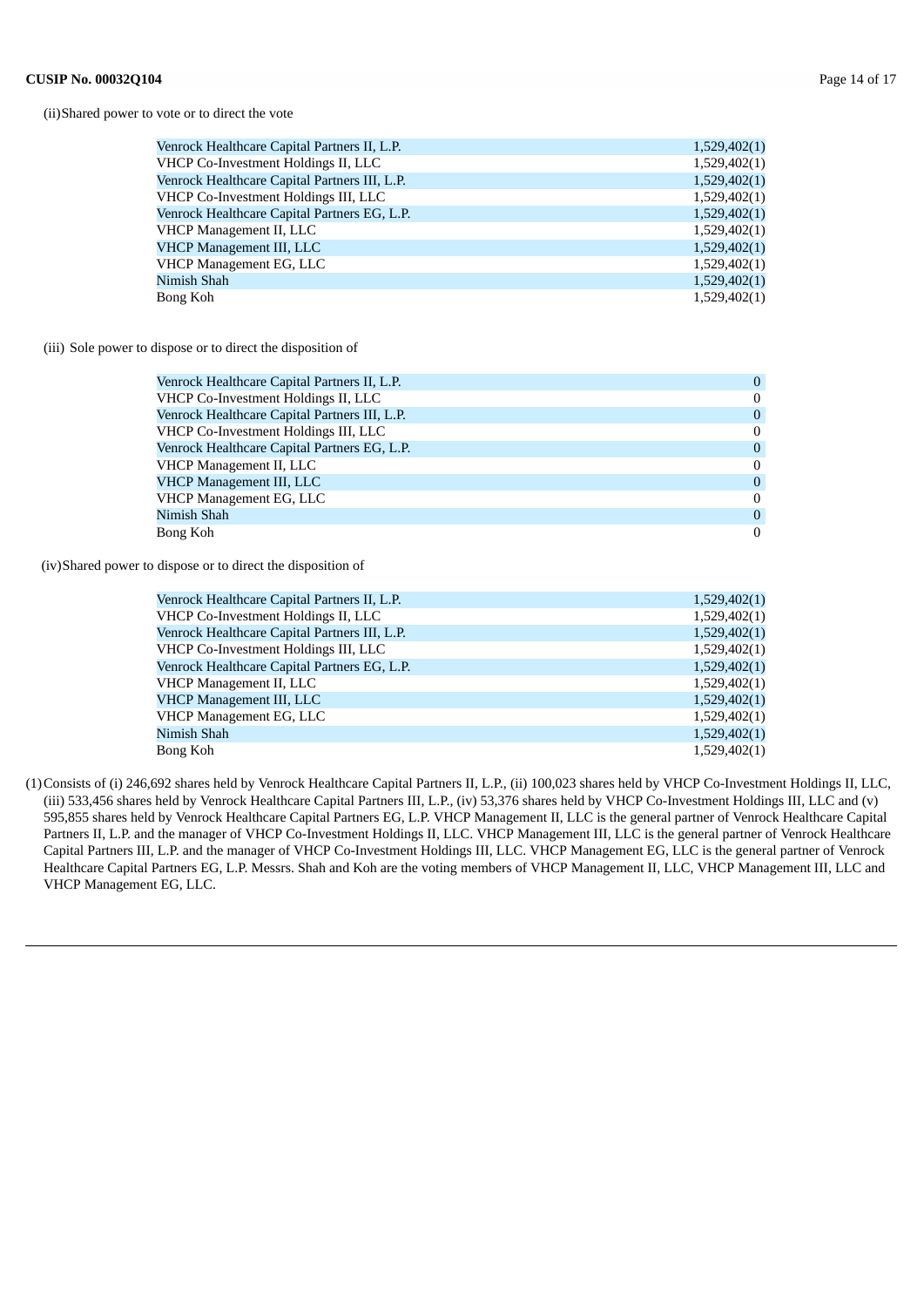### **Item 5. Ownership of Five Percent or Less of a Class**

If this statement is being filed to report the fact that as of the date hereof the reporting person has ceased to be the beneficial owner of more than five percent of the class of securities, check the following  $\Box$ .

### **Item 6. Ownership of More than Five Percent on Behalf of Another Person**

Not Applicable

Item 7. Identification and Classification of the Subsidiary Which Acquired the Security Being Reported on By the Parent Holding Company or **Control Person.**

Not Applicable

### **Item 8. Identification and Classification of Members of the Group**

Not Applicable

### **Item 9. Notice of Dissolution of a Group**

Not Applicable

### **Item 10. Certification**

By signing below I certify that, to the best of my knowledge and belief, the securities referred to above were not acquired and are not held for the purpose of or with the effect of changing or influencing the control of the issuer of the securities and were not acquired and are not held in connection with or as a participant in any transaction having that purpose or effect, other than activities solely in connection with a nomination under § 240.14a-11.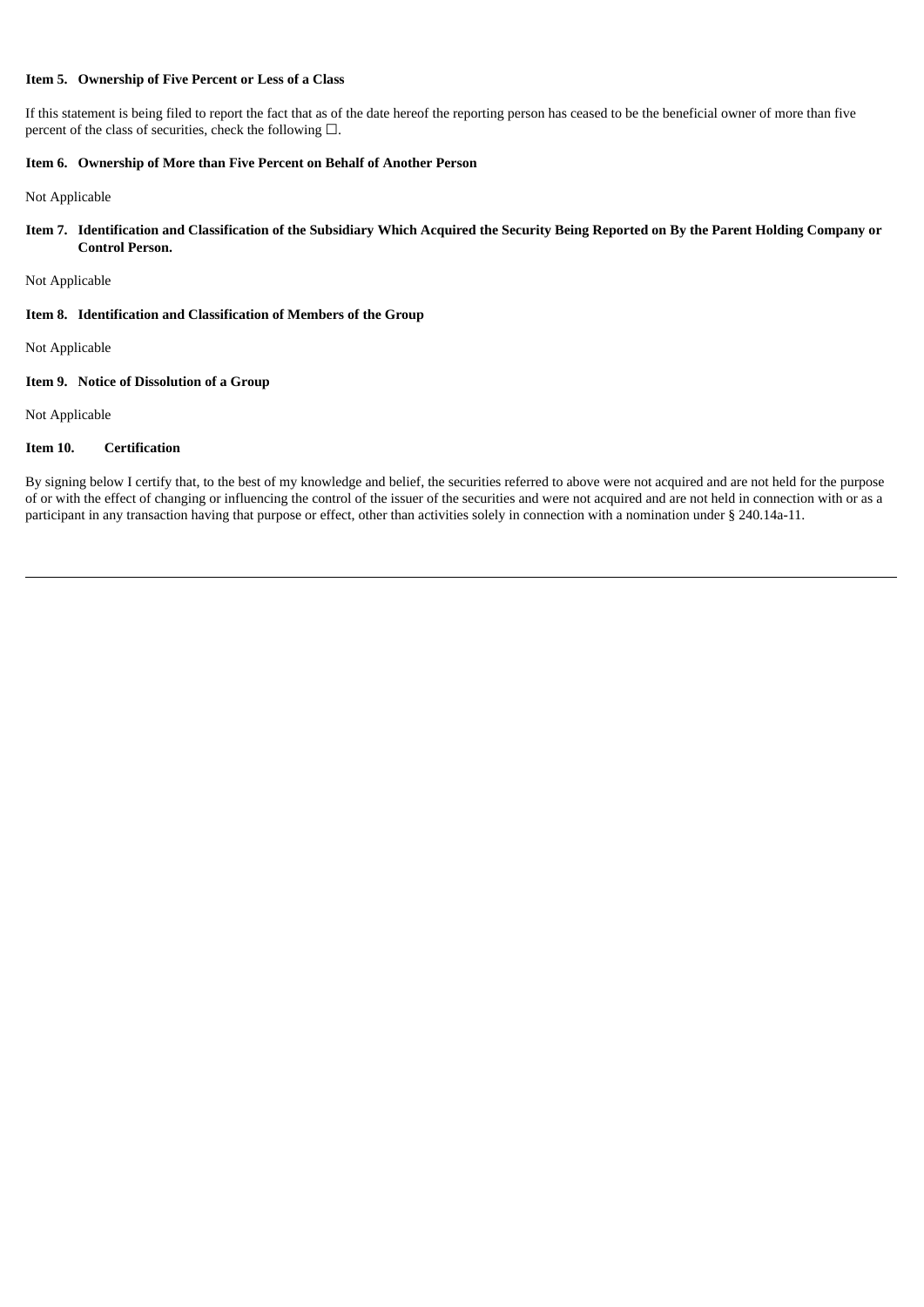### **SIGNATURE**

After reasonable inquiry and to the best of my knowledge and belief, I certify that the information set forth in this statement is true, complete and correct.

Dated: February 14, 2022

### **Venrock Healthcare Capital Partners II, L.P. Venrock Healthcare Capital Partners III, L.P.**

- 
- 
- By: /s/ David L. Stepp By: /s/ David L. Stepp By: /s/ David L. Stepp By: /s/ David L. Stepp Name: David L. Stepp Name: David L. Stepp

### **VHCP Co-Investment Holdings II, LLC VHCP Co-Investment Holdings III, LLC**

- By: VHCP Management II, LLC By: VHCP Management III, LLC Its: Manager Its: Manager
- By: /s/ David L. Stepp By: /s/ David L. Stepp By: /s/ David L. Stepp By: /s/ David L. Stepp By: /s/ David L. Stepp By: /s/ David L. Stepp By: /s/ David L. Stepp By: /s/ David L. Stepp By: /s/ David L. Stepp By: /s/ David L Name: David L. Stepp Name: David L. Stepp Name: David L. Stepp Name: David L. Stepp Name: David L. Stepp Name: David L. Stepp Name: David L. Stepp Name: David L. Stepp Name: David L. Stepp Name: David L. Stepp Name: David

By: /s/ David L. Stepp By: /s/ David L. Stepp By: /s/ David L. Stepp By: /s/ David L. Stepp Name: David L. Stepp Name: David L. Stepp Its: Authorized Signatory Its: Authorized Signatory

### **Venrock Healthcare Capital Partners EG, L.P. VHCP Management EG, LLC**

By: VHCP Management EG, LLC /s/ David L. Stepp<br>
Its: General Partner /s/ David L. Stepp<br>
Name: David L. St Its: General Partner Name: David L. Stepp

/s/ David L. Stepp Name: David L. Stepp Its: Authorized Signatory

### **Bong Koh**

/s/ David L. Stepp David L. Stepp, Attorney-in-fact

### **Nimish Shah**

/s/ David L. Stepp David L. Stepp, Attorney-in-fact

By: VHCP Management II, LLC By: VHCP Management III, LLC

- Its: General Partner Its: General Partner
	- Its: Authorized Signatory Its: Authorized Signatory

- 
- 
- Its: Authorized Signatory Its: Authorized Signatory

### **VHCP Management II, LLC VHCP Management III, LLC**

Its: Authorized Signatory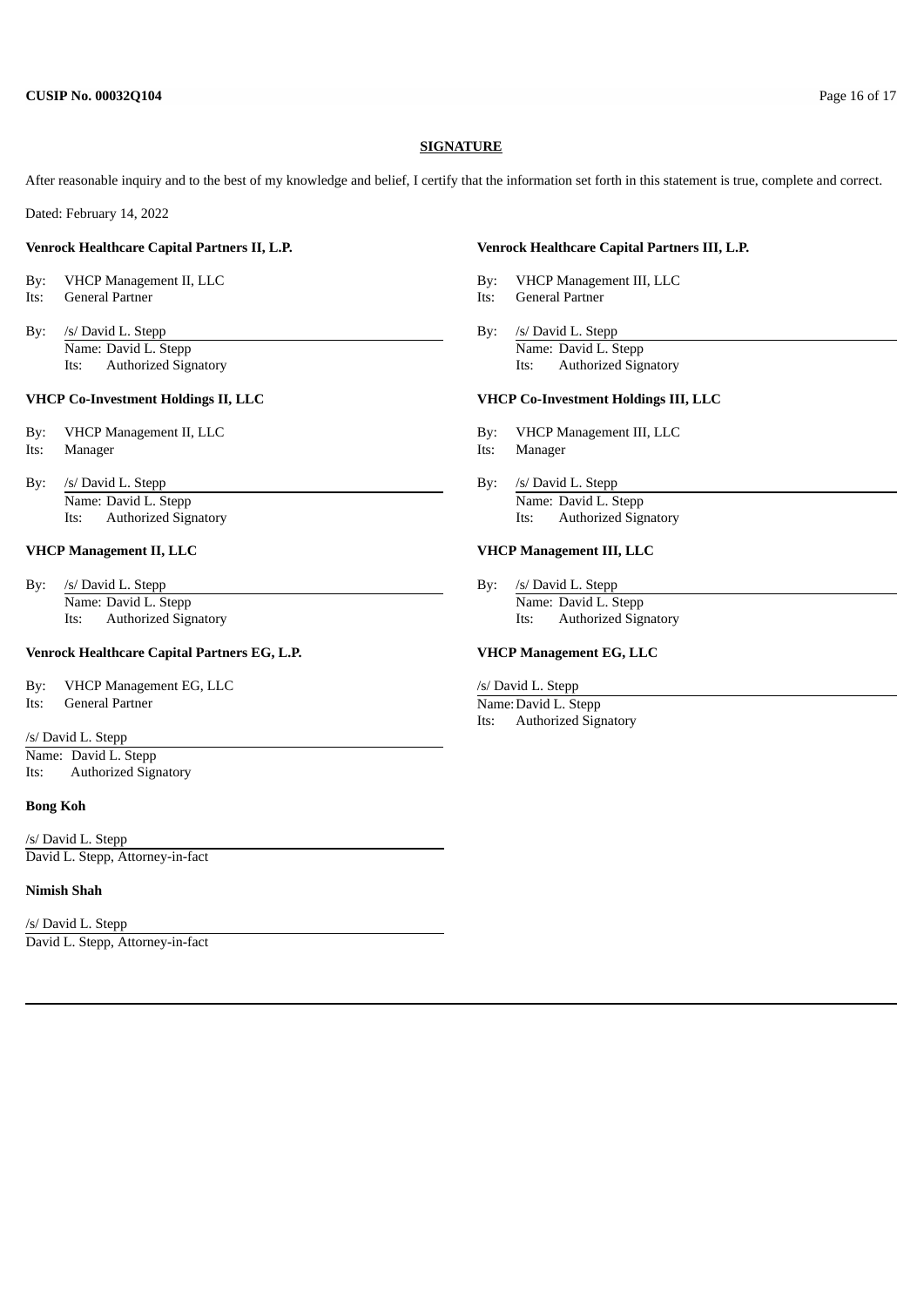### **E X H I B I T S**

- A: Joint Filing Agreement
- B: Power of Attorney for Nimish Shah
- C: Power of Attorney for Bong Koh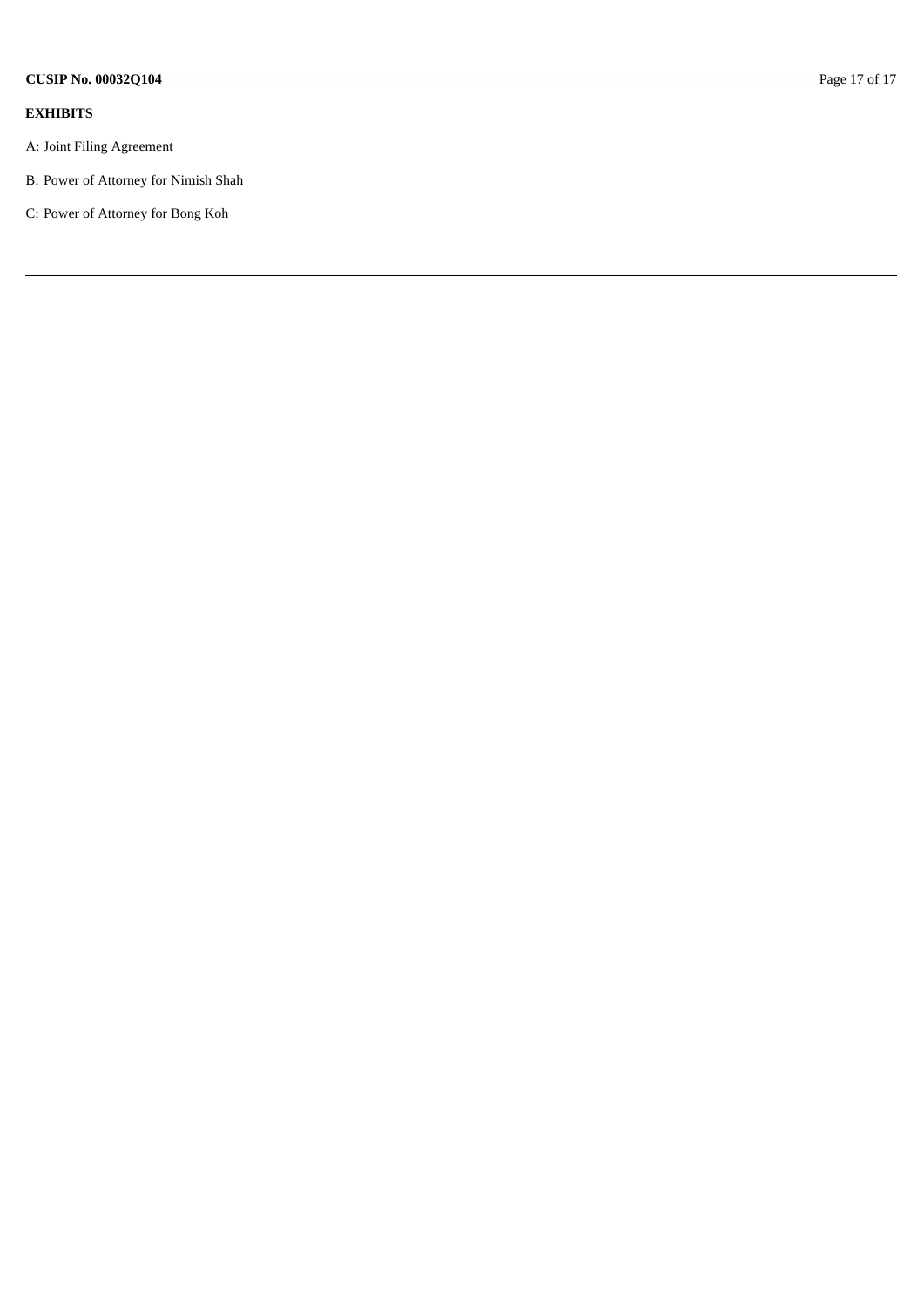### **EXHIBIT A**

### JOINT FILING AGREEMENT

In accordance with Rule 13d-1(k) under the Securities Exchange Act of 1934, as amended, the undersigned agree to the joint filing on behalf of each of them of a statement on Schedule 13G (including amendments thereto) with respect to the Common Stock of Aadi Bioscience, Inc. and further agree that this agreement be included as an exhibit to such filing. Each party to the agreement expressly authorizes each other party to file on its behalf any and all amendments to such statement. Each party to this agreement agrees that this joint filing agreement may be signed in counterparts.

In evidence whereof, the undersigned have caused this Agreement to be executed on their behalf this  $14^{\rm th}$  day of February, 2022.

By: /s/ David L. Stepp By: /s/ David L. Stepp By: /s/ David L. Stepp

Its: Authorized Signatory Its:

Its: Manager Its: Manager

### **VHCP Management II, LLC VHCP Management III, LLC**

By: /s/ David L. Stepp By: /s/ David L. Stepp By: /s/ David L. Stepp By: /s/ David L. Stepp By: /s/ David L. Stepp By: /s/ David L. Stepp By: /s/ David L. Stepp By: /s/ David L. Stepp By: /s/ David L. Stepp By: /s/ David L

### **Venrock Healthcare Capital Partners EG, L.P. VHCP Management EG, LLC**

By: VHCP Management EG, LLC /s/ David L. Stepp **Its:** General Partner Name: David L. Stepp

/s/ David L. Stepp Name: David L. Stepp Its: Authorized Signatory

### **Bong Koh**

/s/ David L. Stepp David L. Stepp, Attorney-in-fact

### **Nimish Shah**

/s/ David L. Stepp David L. Stepp, Attorney-in-fact

### **Venrock Healthcare Capital Partners II, L.P. Venrock Healthcare Capital Partners III, L.P.**

- By: VHCP Management II, LLC By: VHCP Management III, LLC
- Its: General Partner **Its: General Partner** Its: General Partner
	- Name: David L. Stepp Name: David L. Stepp Name: David L. Stepp Name: David L. Stepp Name: David L. Stepp Name: David L. Stepp Name: David L. Stepp Name: David L. Stepp Name: David L. Stepp Name: David L. Stepp Name: David

### **VHCP Co-Investment Holdings II, LLC VHCP Co-Investment Holdings III, LLC**

By: VHCP Management II, LLC By: VHCP Management III, LLC

- 
- By: /s/ David L. Stepp By: /s/ David L. Stepp By: /s/ David L. Stepp By: /s/ David L. Stepp By: /s/ David L. Stepp By: /s/ David L. Stepp By: /s/ David L. Stepp  $\mathbb{R}$ Name: David L. Stepp Name: David L. Stepp Name: David L. Stepp Name: David L. Stepp Name: David L. Stepp Name: David L. Stepp Name: David L. Stepp Name: David L. Stepp Name: David L. Stepp Name: David L. Stepp Name: David Its: Authorized Signatory Its: Authorized Signatory

Name: David L. Stepp Name: David L. Stepp Name: David L. Stepp Its: Authorized Signatory Its: Authorized Signatory

Its: Authorized Signatory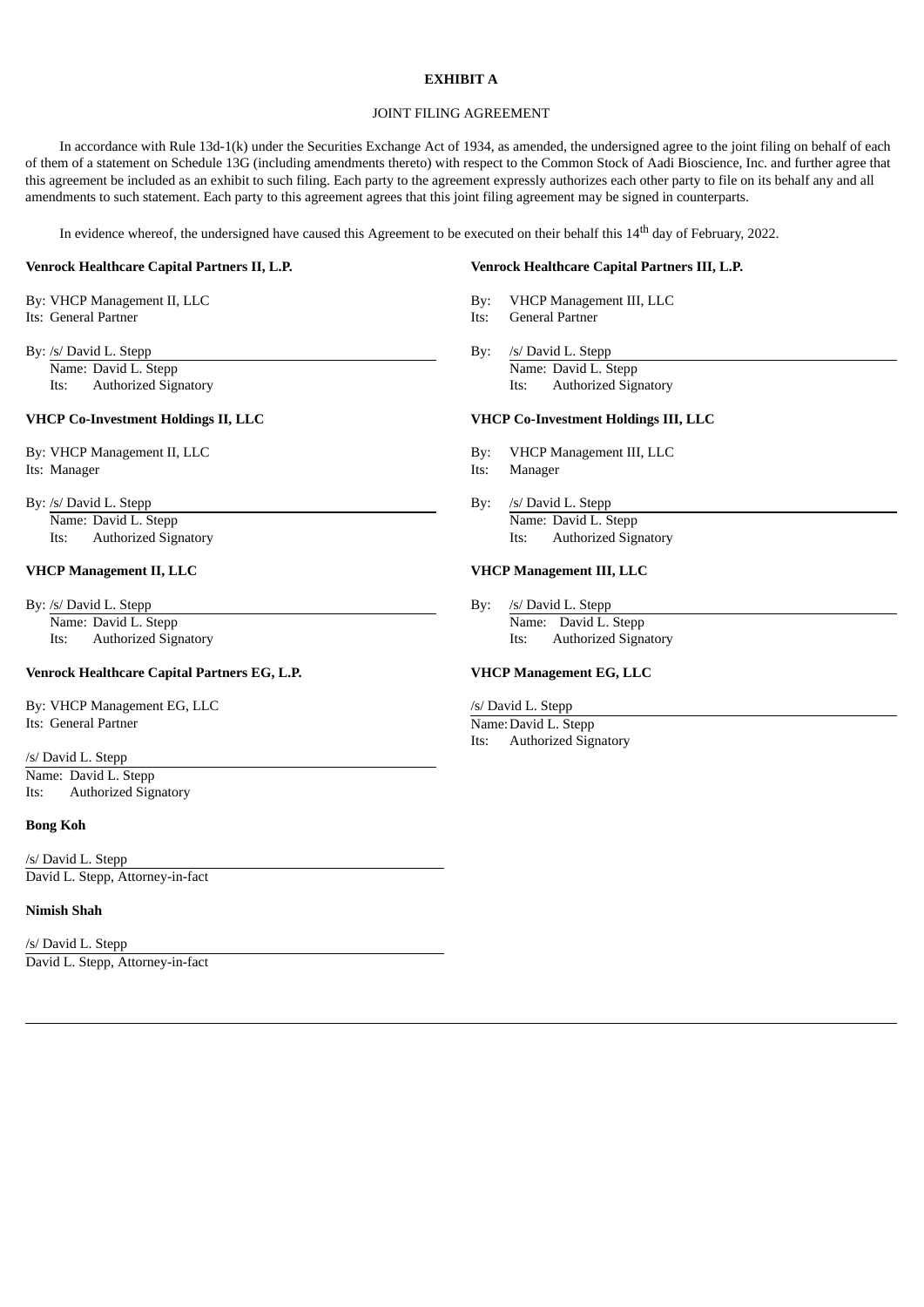### **EXHIBIT B**

### POWER OF ATTORNEY FOR NIMISH SHAH

KNOW ALL BY THESE PRESENTS, that the undersigned hereby constitutes and appoints each of David L. Stepp, Sherman G. Souther and Lisa D. Harris signing individually, the undersigned's true and lawful attorney-in fact and agent to:

- (i) prepare execute and file, for and on behalf of the undersigned, any and all documents and filings that are required or advisable to be made with the United States Securities and Exchange Commission, any stock exchange or similar authority, under the Securities Exchange Act of 1934, as amended (the "Exchange Act"), and the rules and regulations promulgated thereunder, including without limitation (a) any Joint Filing Agreement under Rule 13d-1(k) of the Exchange Act (or any successor provision thereunder), Schedule 13D and Schedule 13G (or any successor schedules or forms adopted under the Exchange Act ) and any amendments thereto in accordance with Section 13 of the Exchange Act and the rules thereunder, and (b) Forms 3, 4 and 5 and any amendments thereto in accordance with Section 16(a) of the Exchange Act and the rules thereunder; and
- (ii) take any other action of any nature whatsoever in connection with the foregoing which, in the opinion of such attorney-in-fact, may be of benefit, in the best interest of, or legally required by, the undersigned, it being understood that the documents executed by such attorney-in-fact on behalf of the undersigned pursuant to this Power of Attorney shall be in such form and shall contain such terms and conditions as such attorney-in-fact may approve in such attorney-in-fact's discretion.

The undersigned hereby grants to such attorney-in-fact full power and authority to do and perform any and every act and thing whatsoever requisite, necessary, or proper to be done in the exercise of any of the rights and powers herein granted, as fully to all intents and purposes as the undersigned might or could do if personally present, with full power of substitution or revocation, hereby ratifying and confirming all that such attorney-in-fact, or such attorney-in-fact's substitute or substitutes, shall lawfully do or cause to be done by virtue of this power of attorney and the rights and powers herein granted. The undersigned acknowledges that the foregoing attorney-in-fact, in serving in such capacity at the request of undersigned, is not assuming, nor is Venrock assuming, any of the undersigned's responsibilities to comply with the Exchange Act, including without limitation Sections 13 and 16 of the Exchange Act.

This power of Attorney shall remain in full force and effect until the earliest to occur of (a) the undersigned is no longer required to file any form or document with respect to the undersigned's holdings of and transactions in securities issued by a company, (b) revocation by the undersigned in a signed writing delivered to the foregoing attorney-in-fact, or (c) until such attorney-in-fact shall no longer be employed by VR Management, LLC (or its successor).

IN WITNESS WHEREOF, the undersigned has cause this Power of Attorney to be executed as of this 14<sup>th</sup> day of February, 2022.

/s/ Nimish Shah